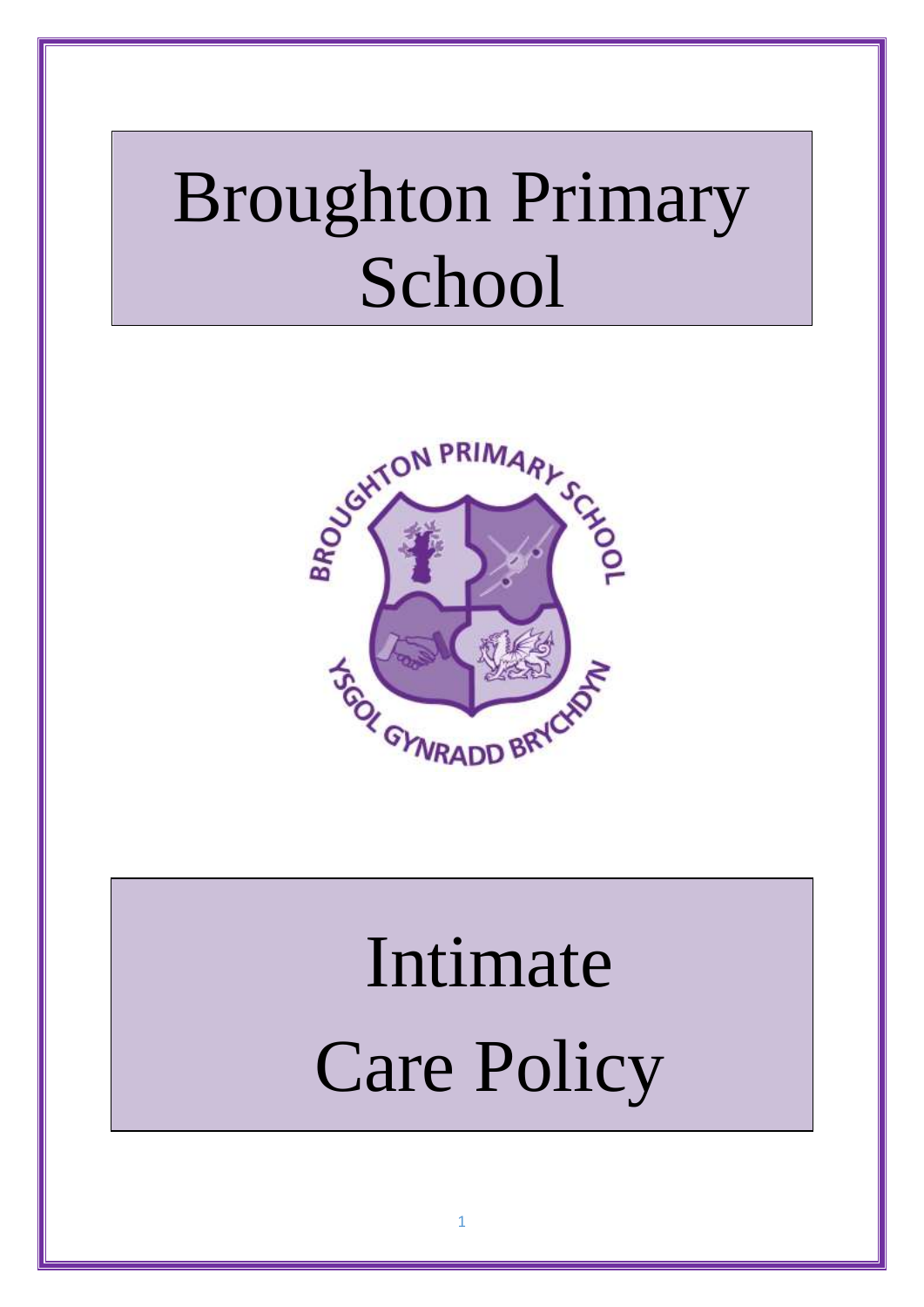#### **1. Introduction**

In toilet training development there is great variation from child to child. Children usually achieve continence between their second and fourth birthday. Most children, including those with a severe learning disability, can be trained to use the toilet.

With an increase in recent years in the number of three year olds starting in school that are not toilet trained, the greater the need for clear procedures for providing intimate care and defined roles. In some case there may be a lack of training or a developmental delay, however other children may have an underlying medical need. In either case, it is not permissible to refuse a child admission to school on the basis that the child is not toilet trained.

Following the Healthcare Needs Policy development in 2017, a multi-agency working group was established in the autumn to consider how intimate care needs are managed in the school setting. Partners included; Betsi Cadwalader Unviersity Health Board, School Improvement Service, Inclusion Services and Health & Safety at Flintshire County Council, alongside Ysgol Cae'r Nant, Ysgol Ty Ffynnon and Golftyn Primary School.

The group reviewed existing county guidance and this was updated to reflect current best practice and national guidance. This Intimate Care Guidance has been developed to safeguard learners and staff in Flintshire schools.

**Definition:** Intimate care can be defined as any care which involves washing or carrying out a procedure to intimate personal areas which most people usually carry out *themselves but some learners are unable to do because of their young age, physical difficulties or other special needs.*

Intimate care tasks are associated with bodily functions, body products and personal hygiene that demand direct or indirect contact with, or exposure of the genitals. Examples can include support with dressing and undressing (underwear), changing of incontinence pads and nappies, helping an individual use the toilet, or washing intimate parts of the body. Intimate care can be undertaken on a regular basis or during a one-off incident. Support may be required with catheterisation and colostomy bags. Guidance on these medical interventions should be sought from relevant Health professionals and included in the child's Individual Healthcare Plan.

## **2. Legal Context**

The Welsh Government issued 'Supporting Learners with Healthcare Needs' Guidance for schools in March 2017. Many learners have a short-term healthcare need at some point, which may affect their participation in educational activities. Other learners may have significant or long-term healthcare needs affecting their cognitive or physical abilities, their behaviour or emotional state. The guidance emphasises the need for a collaborative approach from education and health professionals, placing the learner at the centre of decision making. The guidance states that: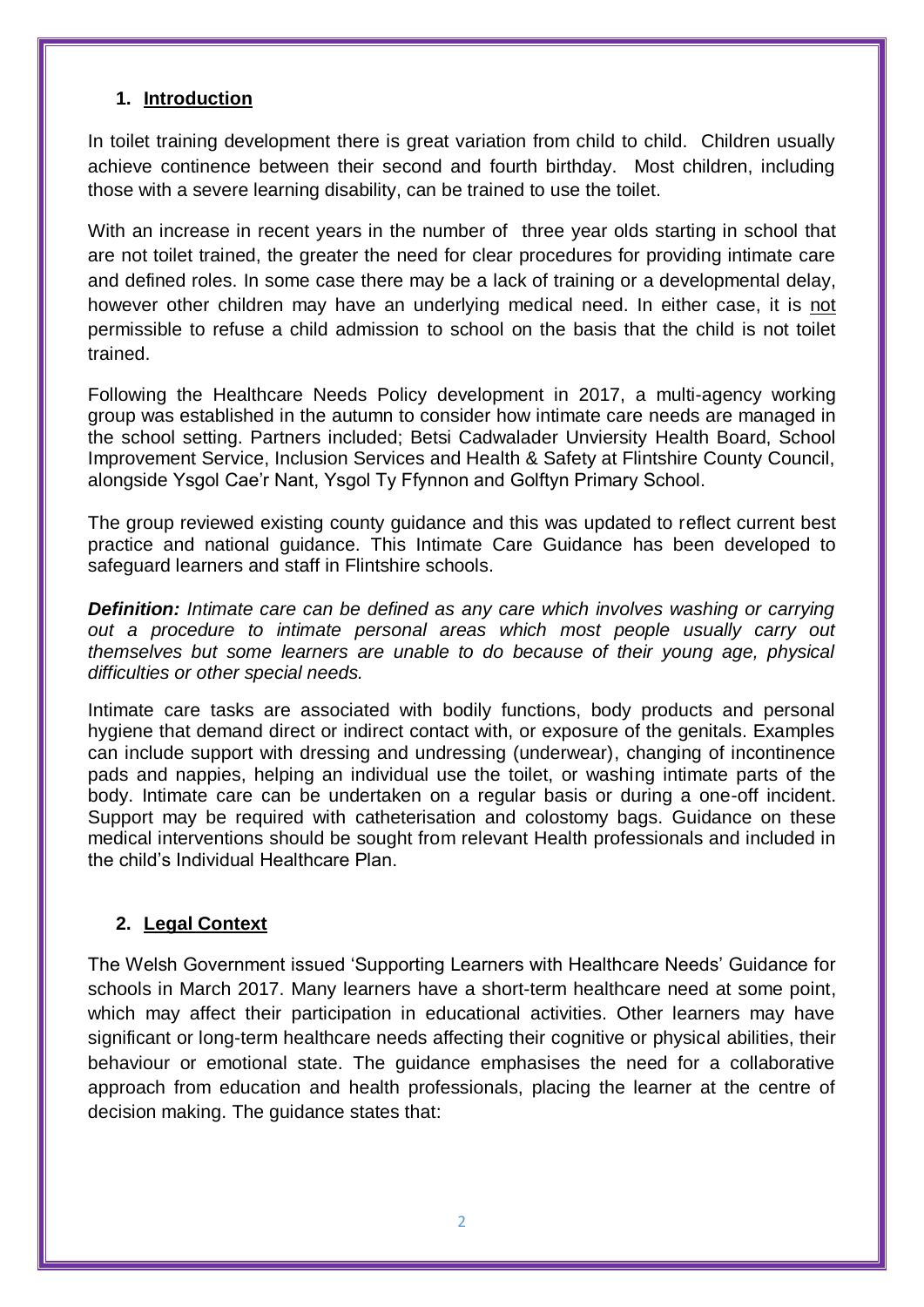*'The education setting should have an intimate care policy. It should be followed, unless alternative arrangements have been agreed, and recorded in the learner's Individual Healthcare Plan'.*

The Governing Body at Broughton Primary School will act in accordance with Welsh Government Guidance 'Supporting Learners with Healthcare Needs' (2017) alongside 'Keeping Learners Safe' (2015) and the All Wales Child Protection Procedures (2008) to safeguard and promote the welfare of all learners and staff.

The Governing Body also recognises its duties and responsibilities in relation to the Equalities Act (2010) and the need to treat all learners, regardless of their age, gender, disability, religion, ethnicity or sexual orientation with respect and dignity when intimate care is given.

In order to meet their responsibilities under the Equality Act 2010, the school must make 'reasonable adjustments' to accommodate learners with disabilities, which may include the provision of personal and intimate care. The learner's welfare is of paramount importance and their experience of intimate and personal care should be a positive one.

## **3. Related Policies**

This Intimate Care Policy should be read in conjunction with the following school policies:

- Safeguarding & Child Protection Policy
- Health and Safety Policy including Manual Handling
- Additional Learning Needs and Inclusion Policy
- Healthcare Needs Policy
- Staff Code of Conduct

## **4. Key Principles**

The following are the fundamental principles upon which this Guidance is based:

- every child has the right to be safe
- every child has the right to personal privacy
- every child has the right to be valued as an individual
- every child has the right to be treated with dignity and respect
- all children have the right to be involved and consulted in their own intimate care to the best of their abilities
- all children have the right to express their views on their own intimate care and to have such views taken into account; and
- every child has the right to have levels of intimate care that are appropriate and consistent.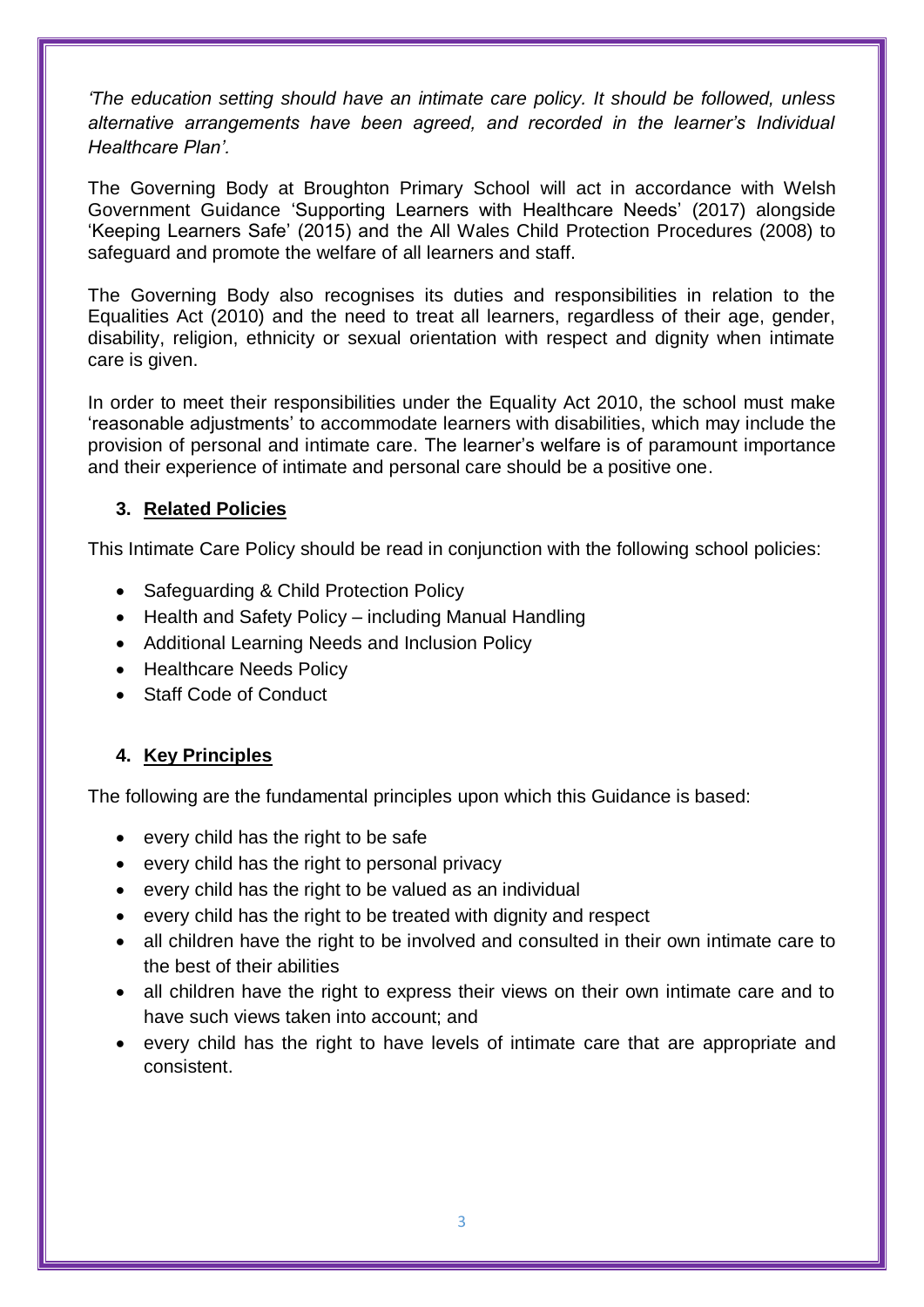## **5. Roles and Responsibilities**

#### **5.1. Head teacher**

Staff at Broughton Primary School that provide intimate care, are in a position of great trust and responsibility and the importance of their role in promoting personal development of learners is invaluable. The head teacher will ensure that any adults assisting with intimate care will be employees the school and the learner will be supported to achieve the highest level of autonomy that is possible given their age and abilities.

Where intimate care is not detailed in a Job Description, then only staff members who have indicated a willingness to do so, should be required to provide intimate care. The head teacher will ensure that all staff will be appropriately trained and supported. Only those members of staff who are familiar with the Intimate Care Policy and other pastoral care policies of Broughton Primary School are to be involved in the intimate care of learners.

#### **5.2 Staff**

It is the responsibility of all staff caring for a learner to ensure that they are aware of the learner's method and level of communication. Depending on their maturity and levels of stress children may communicate using different methods - words, signs, symbols, body movements, eye pointing, etc. Staff attitude to a learner's intimate care is also important. Keeping in mind the learner's age, routine care and can be both efficient and relaxed. To ensure effective communication, staff will:

- make eye contact at the child's level
- use simple language and repeat if necessary
- wait for response
- continue to explain to the child what is happening even if there is no response;
- treat the child as an individual with dignity and respect.

Staff will encourage each learner to do as much for the learner as they are able to. This may mean, for example, giving the child the responsibility for washing themselves. Individual Toileting Plans will be established for identified learners as appropriate – refer to Appendix 5.

Where a situation renders a learner fully dependent; the member of staff should talk about what is going to be done and provide choices where possible. The member of staff should ensure they are aware of any preferences for the intimate care from the learner and/or parent.

Young children and children with special educational needs (SEN)/ additional learning needs (ALN) can be especially vulnerable. Staff involved with their intimate care need to be particularly sensitive to their individual needs.

Some procedures must only be carried out by members of staff who have been formally trained and assessed. There should be more than one member of staff assigned within a plan to allow for any illness absence or leave.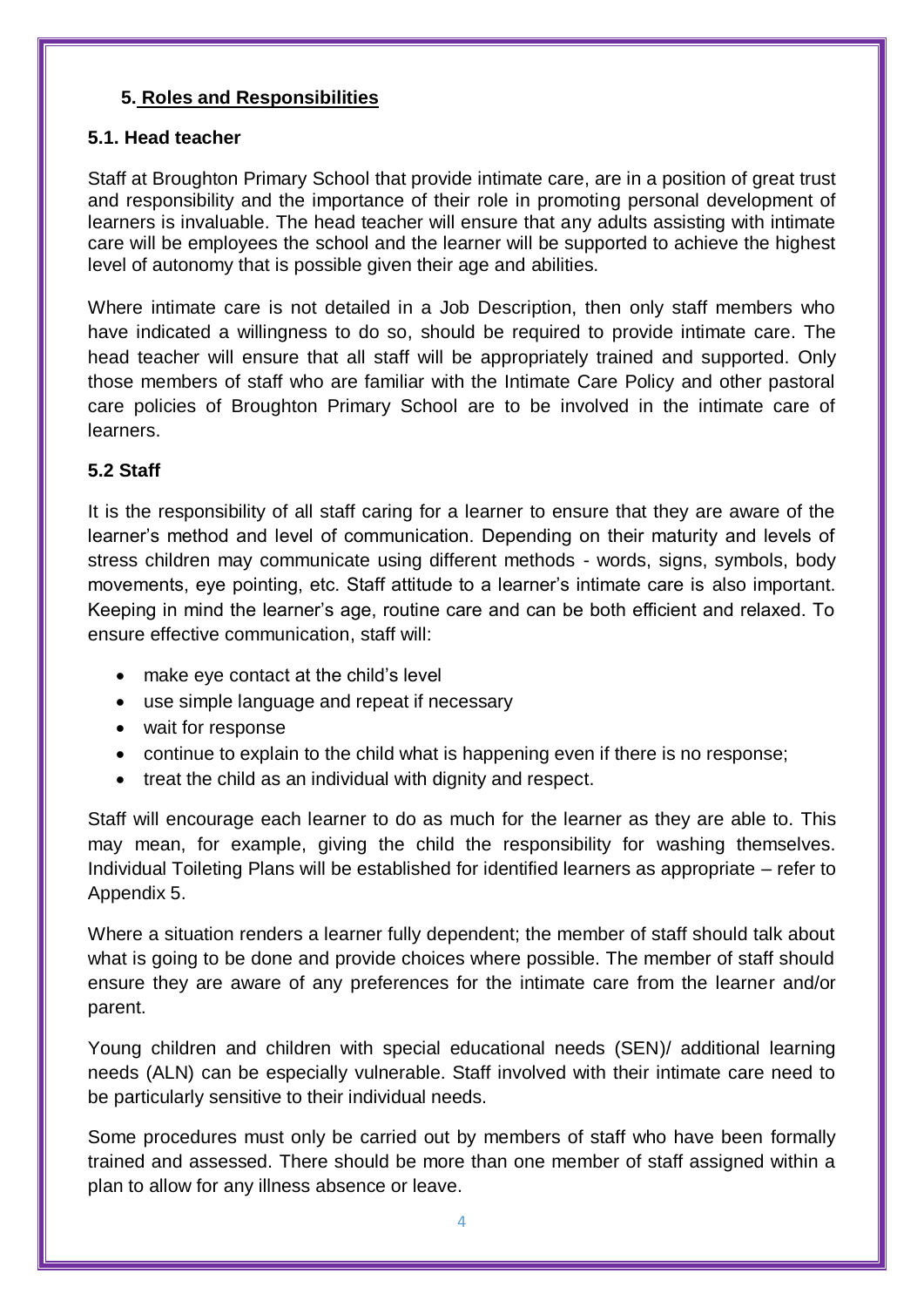Only in the event of an emergency would staff undertake any aspect of intimate care that has not been agreed by parents and school. Parents would then be contacted immediately

## **5.3 Parents & Carers**

Parents / Carers have a responsibility to advise the school of any known intimate care needs relating to their child. Broughton Primary School will ensure that there is an effective transition system in place between schools / settings, and that parents are given the opportunity to discuss any intimate care needs during planned admission's meeting.

Parents / carer will work in partnership with school staff and other professionals to share information and provide continuity of care. Parents / Carers are required to provide changes of clothes / wipes / nappies on a daily basis.

#### **7. Safeguarding**

#### **7.1 Head teacher / Designated Lead for Child Protection**

It is essential that the head teacher ensures all staff are familiar with the Safeguarding & Child Protection Policy and Procedures, and if there are any concerns, they should be recorded and discussed with the school's Designated Person for Child Protection Broughton Primary School and in his/her absence the Deputy Headteacher

The number of staff required to undertake procedures will depend upon individual circumstances and should be discussed with all concerned with the learner's privacy and dignity at the forefront. Knowledge of the child should be used to help assess the risk; a Risk Assessment should determine if one or two members of staff (or more) are required (see Appendix 11). Where there are concerns around child protection, previous allegations, or moving and handling issues, a minimum of two adults would be required to provide care.

## **7.2 Staff**

If a member of staff has any concerns about physical changes in a learner's presentation, e.g. marks, bruises, soreness etc.; they will immediately report concerns to the Designated Person for Child Protection.

If a staff member has concerns about a colleague's intimate care practice he or she must report this to the Designated Person for Child Protection immediately.

If a staff member is accidentally hurt, they should report the incident to their manager immediately, seek medical assistance if needed and ensure an accurate record of what happened is recorded.

#### **7.3 Working with a Learner of the Opposite Sex**

Ideally, every child should have the choice for intimate care but the current ratio of female to male staff in many schools, means that assistance will more often be given by a female.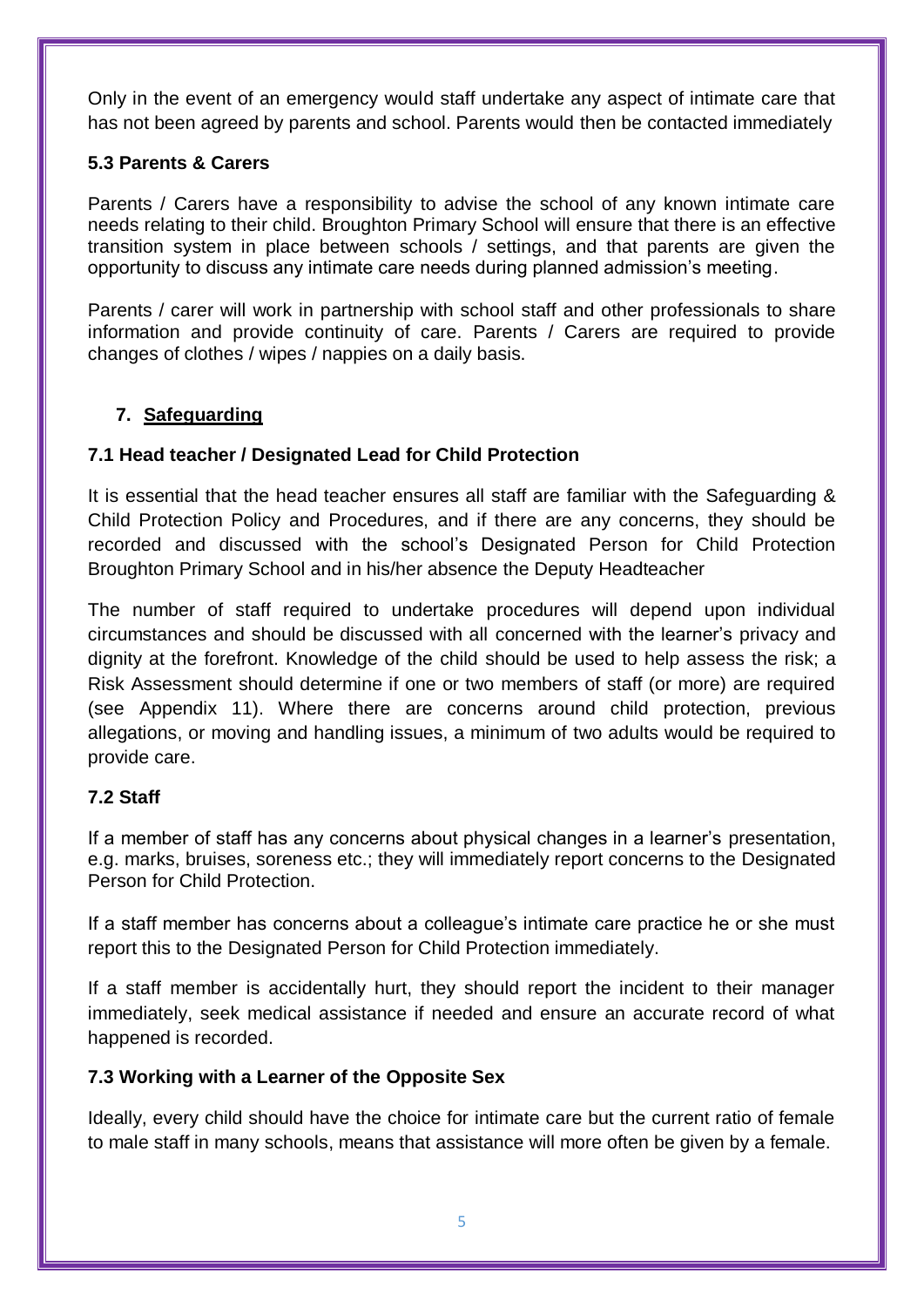As stated in 'Supporting learners with healthcare Needs (2017) '*certain medical procedures may require administration by an adult of the same gender as the learner, and may need to be witnessed by a second adult. The learner's thoughts and feelings regarding the number and gender of those assisting must be considered when providing intimate care. There is no requirement in law for there to be more than one person assisting. This should be agreed and reflected in the IHP and risk assessment'.*

## **7.4 Learner**

If a learner becomes distressed or unhappy about being cared for by a particular member of staff, parents / carers will be contacted at the earliest opportunity in order to reach a resolution and outcomes recorded. Staffing schedules may be altered until the issue(s) are resolved. Further advice will be taken from outside agencies if necessary.

If a learner is accidentally hurt during the intimate care or misunderstands or misinterprets something, staff should reassure the learners safety and report the incident immediately to the Designated Person for Child Protection. Staff will also report and record any unusual emotional or behavioural response by the learner.

If a learner or parent / carer makes an allegation against a member of staff, the school's Designated Person for Child Protection must be informed and procedure must be followed in line with the schools Safeguarding and Child Protection Policy.

A written record of concerns must be made available to parents and kept in the learner's personal file. Further advice will be taken from outside agencies as necessary.

## **7.5 Vulnerability to Abuse**

Disabled learners are particularly vulnerable to abuse and discrimination because:

- They often have less control over their lives than their peers
- They may have multiple carers through residential, foster or hospital placements
- Changes in appearance, mood or behaviour may be attributed to the child's disability rather than abuse.
- They may not be able to communicate what is happening to them
- They do not always receive appropriate sex and relationships education, or if they do may not understand it, so are less able to recognise abuse.

It is vitally important that all staff members are familiar with the school's Safeguarding and Child Protection Policy and Procedures. It is unrealistic to eliminate all risk, but the vulnerability places an important responsibility on staff to work in accordance with agreed procedures.

## **7 Environment**

Every school should be planning to have a fully accessible changing area (detailed in the school's Accessibility Plan) if one is not already available. If Broughton Primary School admits a disabled pupil with intimate care needs, we will liaise with Health Professionals and the EASG to organise timely adjustments.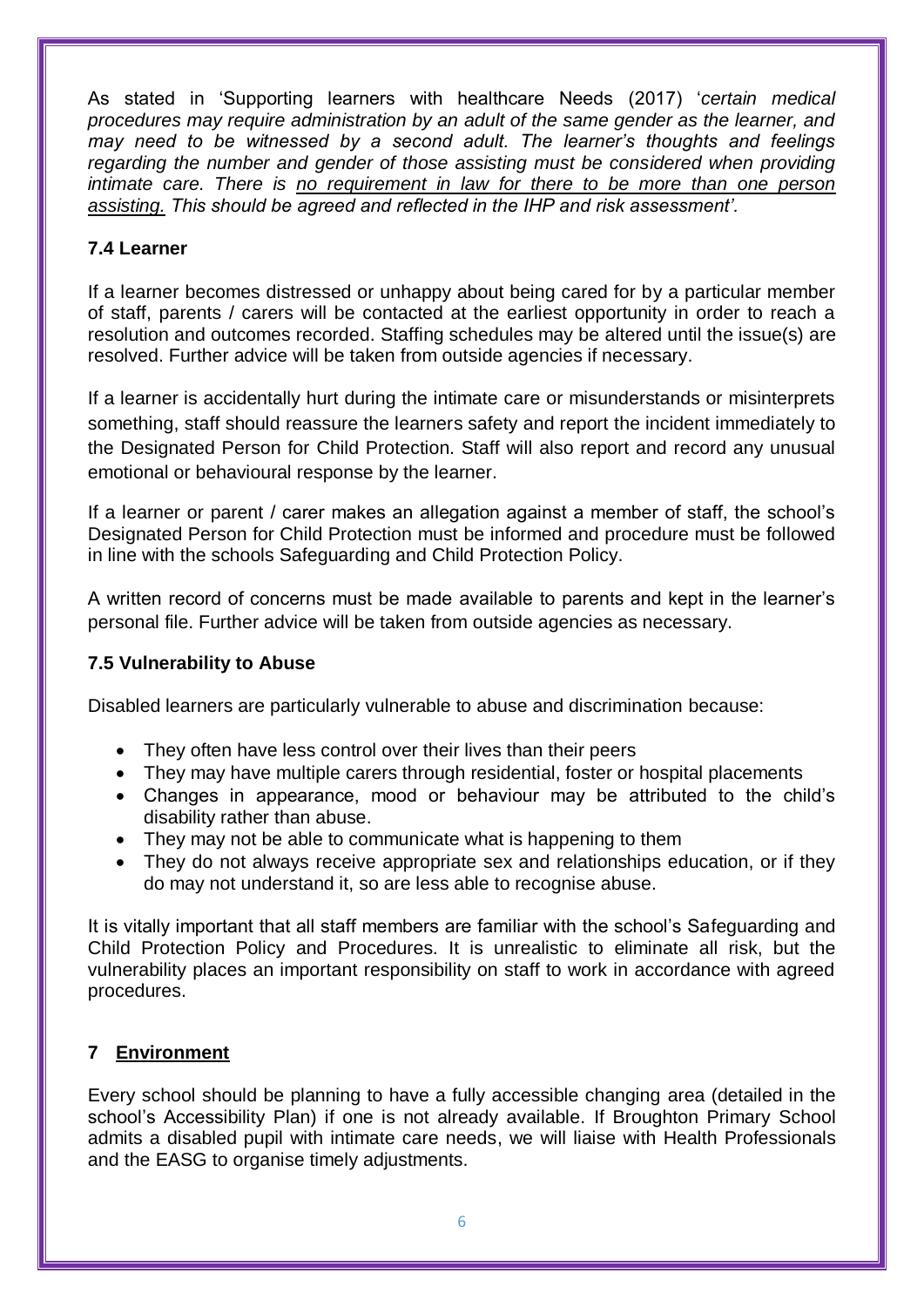Broughton Primary School will identify a suitable changing area for learners with healthcare needs, to enable the privacy of learners to be maintained and to provide sufficient staff to safeguard the child.

In addition the school will also consider:

- The availability of hot and cold running water
- Nappy disposal bags
- Supplies of nappies (provided by family often from the Health Authority)
- Wipes and cleaning cloths
- Labelled bins for the disposal nappies. (Soiled items should be double-bagged.)
- Special arrangements for the disposal of any contaminated or clinical materials including sharps and catheters
- Supplies of suitable cleaning materials anti-bacterial sprays and hand wash
- Appropriate clean clothing (preferably the child's own)
- Effective staff alert system for help in an emergency
- Arrangements for menstruation when working with adolescent girls

## **7.3 Personal Protective Equipment (PPE)**

Broughton Primary School is responsible for providing Personal Protective Equipment (PPE) which should include: Nitrile disposable gloves, disposable aprons, bin and liners to dispose of waste. Staff should always wear PPE when dealing with any child who is bleeding, wet or when changing a soiled nappy / clothing. Refer to Appendix 8.

#### **7.4 Waste Disposal**

Broughton Primary School is responsible for the disposal of all nappies / pads used by pupils on their premises. It would not be appropriate for the school to send used nappies / pads home at the end of the school session.

Parents / carers should provide a clean change of clothing, nappies, disposal bags, wipes etc. and parents must be made aware of this responsibility.

Disposal of soiled nappies / pads / clothing should be discussed during admission meetings and noted on the Individual Healthcare Plan / Toileting Plan. Specialist provision / equipment i.e. catheterisation / diabetes / menstrual management / or any other intimate healthcare needs should be disposed of as agreed in the learners IHP.

Up to **7kg of nappies** / pullups can be disposed of per school in general waste collection. Contract Waste Disposal should be considered for larger quantities.

## **8 Record Keeping**

Where it is identified that intimate care will be required for a learner, an agreement between parents /carers and the school will be completed. This agreement will detail what care is to be provided and by whom. There should be more than one named person – refer to Appendix 4. It is vital that this is prepared prior to admission, and where possible opportunities are made for the pupil and family to meet the staff who will be providing intimate care.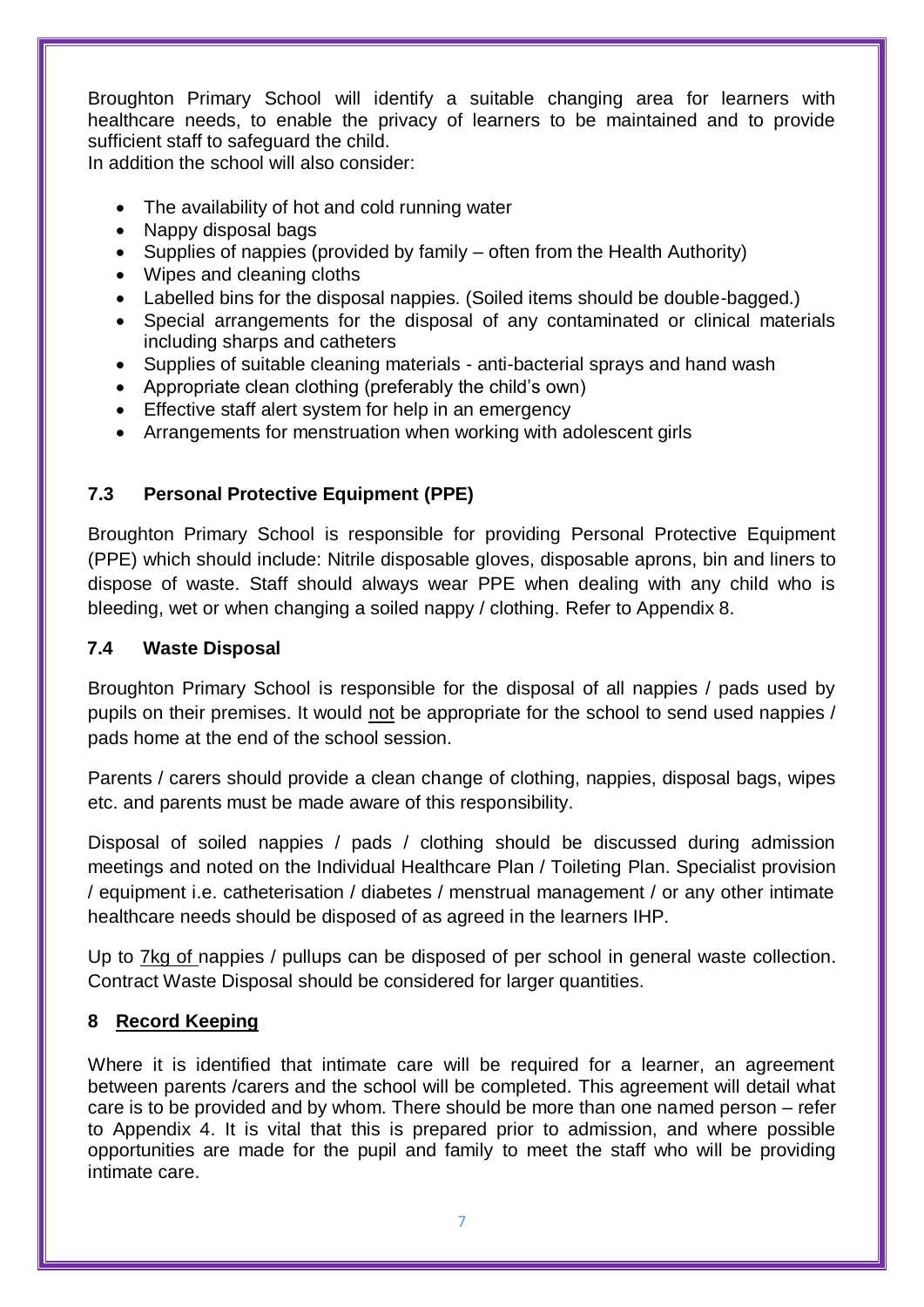Alongside the agreement, parents /carers and the school will work together to complete a Toileting Plan for the learner - refer to Appendix 5 which should be reviewed on a regular basis.

Whole school and classroom management considerations should be taken into account, for example:

- The importance of working towards independence
- Arrangements for home/school transport, sports days, school visits, swimming etc.
- Substitutes in case of staff absence
- Strategies for dealing with bullying/harassment (if the child has an odour for example)
- Seating arrangements in class (ease of exit)
- A system to leave class with minimum disruption
- Avoiding missing the same lesson for medical routines
- Awareness of discomfort that may disrupt learning
- Implications for PE (changing, discreet clothing etc.)

For each use of intimate care, staff will record using the Personal Care Intervention Log – refer to Appendix 6.

Where there are particular issues which might indicate a need for the intimate care to be delivered by two members of staff; a risk assessment must be completed and retained on the learner's record e.g. manual handling, safeguarding issues.

## **9 Complaints Procedure**

If the learner or parent is not satisfied with Broughton Primary School health care arrangements they are entitled to make a complaint. Please refer to the Complaints policy/procedure for further information. This policy can be found in the School's main office

#### **10** I**nsurance**

School staff are covered by Flintshire County Council Public Liability Insurance to provide Intimate Care.

#### **11 Monitoring**

Intimate Care Agreements must be reviewed on a regular basis according to the developing needs of the child. This should take place at review meetings and the Toileting Plan will then be updated as required. The views of all relevant parties should be sought and considered to inform future arrangements.

This policy will be reviewed annually alongside the Healthcare Needs Policy by the head teacher, staff and governors, or if any amendments occur in legislation, or in consideration of changes in working practices.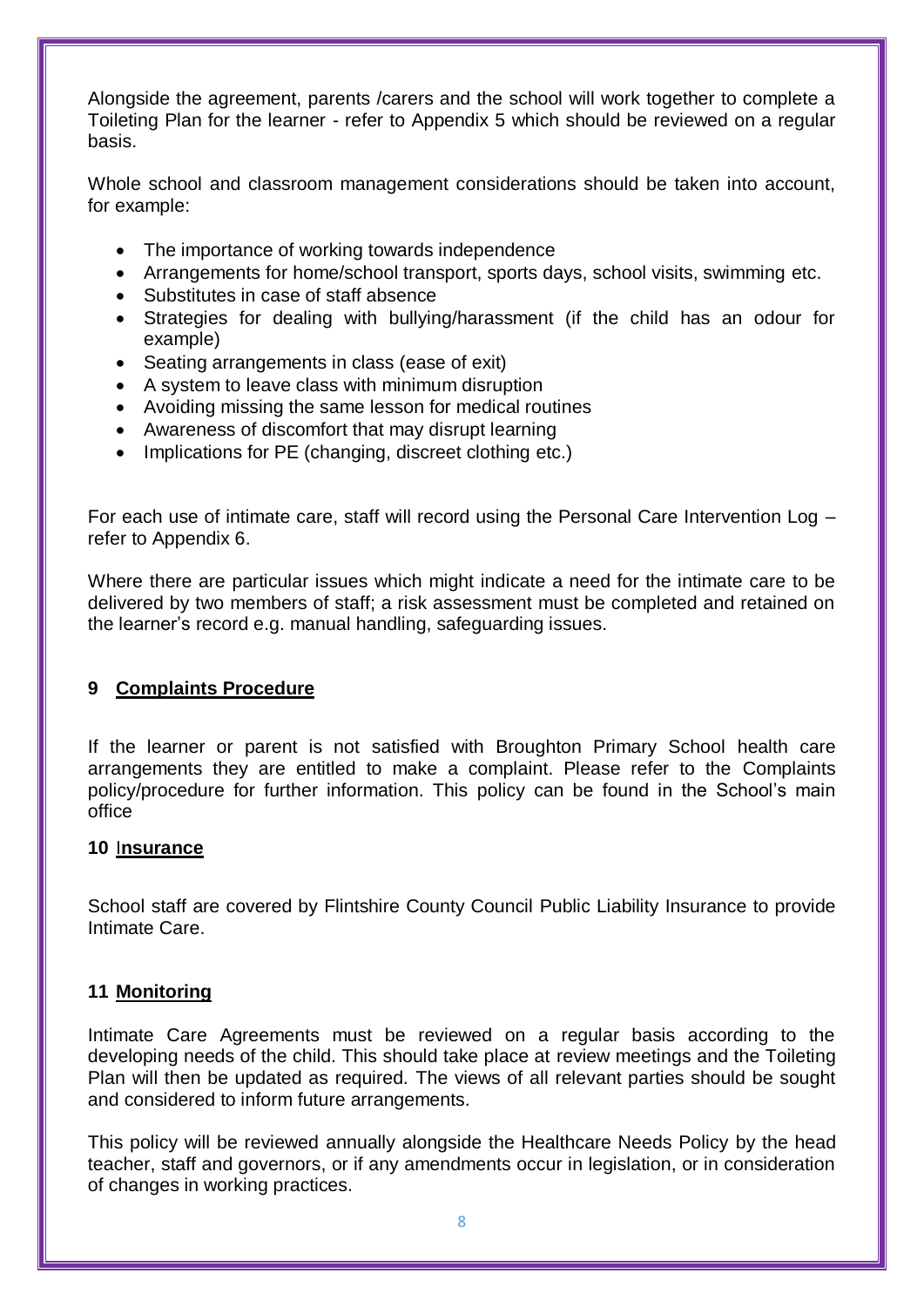## **12 References**

Welsh Government: Statutory Guidance: Supporting Learners with Healthcare Needs. Guidance. Welsh Government 215/2017.

[http://learning.gov.wales/resources/browse-all/supporting-learners-with-healthcare](http://learning.gov.wales/resources/browse-all/supporting-learners-with-healthcare-needs/?lang=en)[needs/?lang=en](http://learning.gov.wales/resources/browse-all/supporting-learners-with-healthcare-needs/?lang=en)

Ceredigion County Council: Intimate Care Guidance for Schools and Resourced Centres - September 2016

Ysgol Pen Coch Intimate Care Policy - 2016

Public Health Wales: All Wales Guidance Infection Prevention and Control for Childcare Settings (0-5 years) Nurseries Child Minders and Playgroups (2014)

[http://www.wales.nhs.uk/sitesplus/documents/888/Infection%20Prevention%20and%20Cont](http://www.wales.nhs.uk/sitesplus/documents/888/Infection%20Prevention%20and%20Control%20for%20Childcare%20Settings%20Final%202014%20%282%29.output.pdf) [rol%20for%20Childcare%20Settings%20Final%202014%20%282%29.output.pdf](http://www.wales.nhs.uk/sitesplus/documents/888/Infection%20Prevention%20and%20Control%20for%20Childcare%20Settings%20Final%202014%20%282%29.output.pdf)

Public Health Wales: All Wales Infection Prevention and Control Guidance for Education Settings (2017)

[http://www.wales.nhs.uk/sitesplus/documents/888/All%20Wales%20Infection%20Preventio](http://www.wales.nhs.uk/sitesplus/documents/888/All%20Wales%20Infection%20Prevention%20and%20Control%20Guidance%20for%20Educational%20Settings_FINALMay%202017x.pdf) [n%20and%20Control%20Guidance%20for%20Educational%20Settings\\_FINALMay%2020](http://www.wales.nhs.uk/sitesplus/documents/888/All%20Wales%20Infection%20Prevention%20and%20Control%20Guidance%20for%20Educational%20Settings_FINALMay%202017x.pdf) [17x.pdf](http://www.wales.nhs.uk/sitesplus/documents/888/All%20Wales%20Infection%20Prevention%20and%20Control%20Guidance%20for%20Educational%20Settings_FINALMay%202017x.pdf)

Norfolk County Council Guidance for Intimate Care and Toileting of Disabled Pupils in Mainstream Schools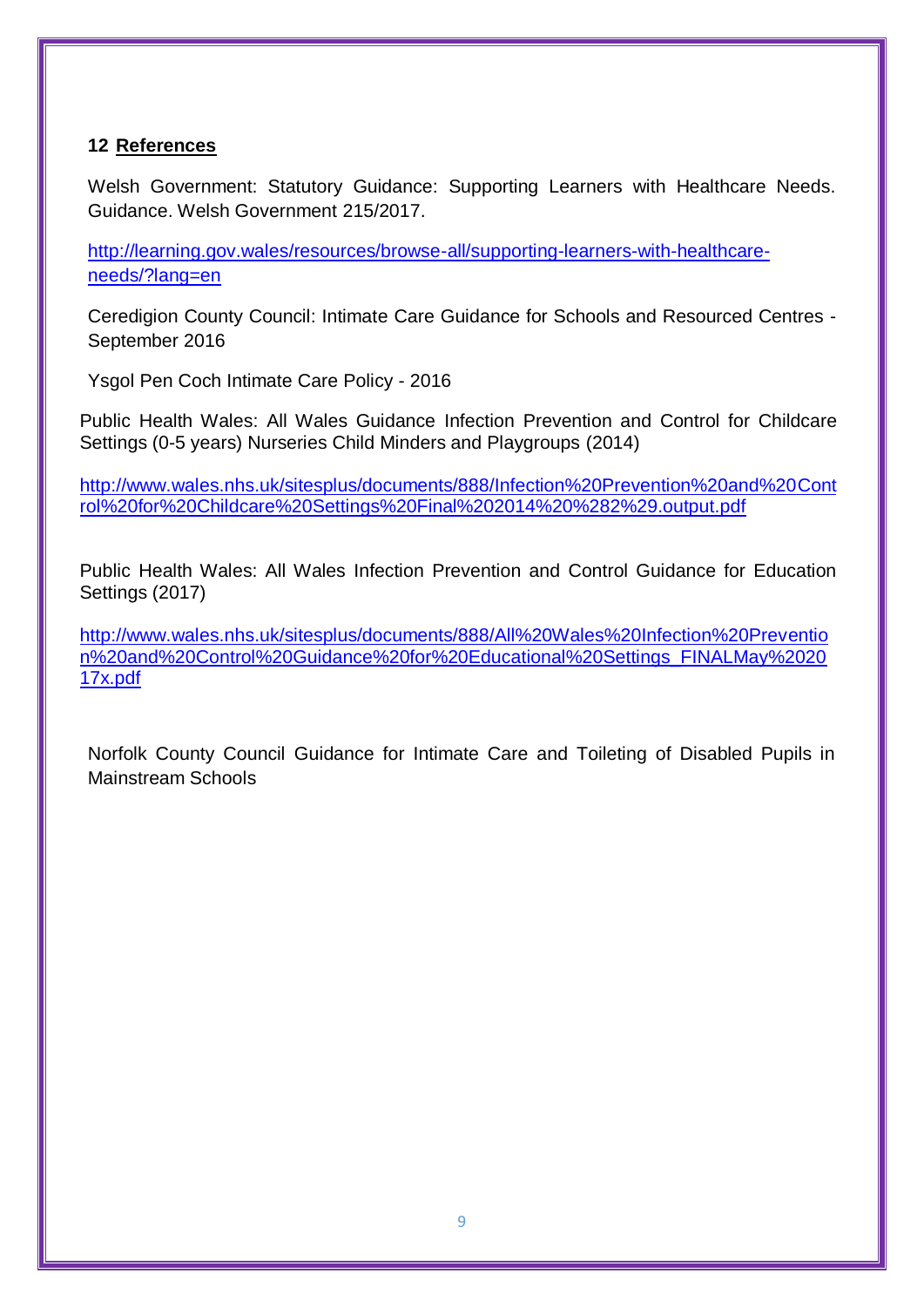Appendix 1 Development of Toileting Skills – An Overview

- Appendix 2 Toileting Skills Checklist
- Appendix 3 Early Years Toileting
- Appendix 4 Intimate Care Agreement and Consent Form
- Appendix 5 Toileting Plan Template
- Appendix 6 Record of Intimate Care Provided
- Appendix 7 Changing Procedure
- Appendix 8 Personal Protective Equipment (PPE)
- Appendix 9 Laundry
- Appendix 10 Continence Pad Change Procedure
- Appendix 11 Toileting Risk Assessment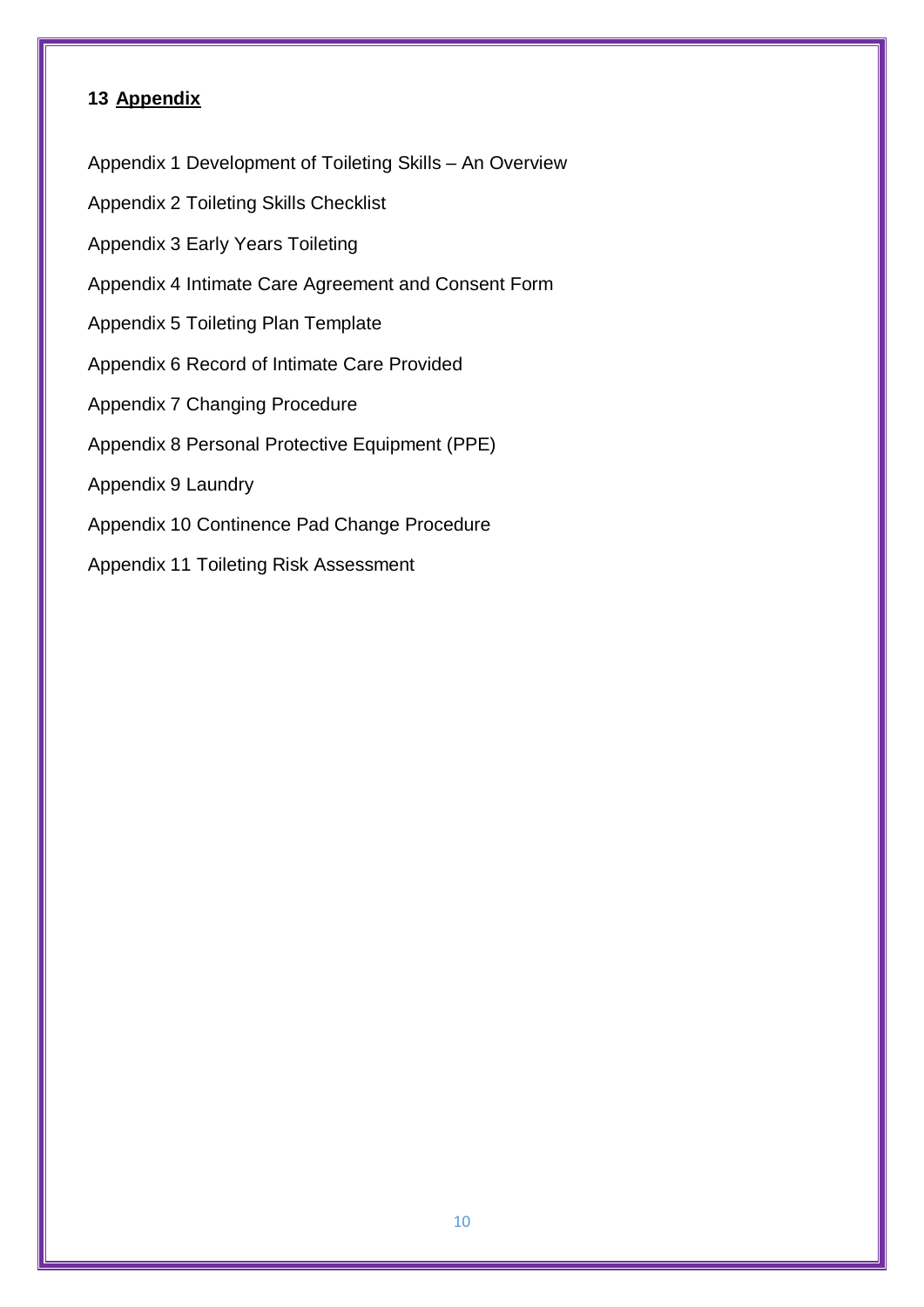## **Development of Toileting Skills – An Overview**

## **1. Developmental Factors**

Continence is achieved through the processes of socialisation and physiological / emotional / cognitive maturation. A child must know the difference between the feeling of wet and dry before training starts. The child also needs to be ready with regard to motor skills development. For example, she/he needs to be able to physically access the toilet area, sit on the toilet, remove garments, dress again, and flush the toilet. To be successful, the child also needs to be able to communicate toileting needs, to understand instructions and be willing to comply with adults. The child must also be emotionally ready. He/she must want to use the toilet and have the desire to move away from wearing nappies to doing something completely different with body waste. Some children experience fears around using the toilet. Emotional factors such as stress, anxiety, physical fatigue can lead to delay in achieving continence and, sometimes, regression. Young children can have accidents because they forget to pay attention to their own body signals when they are too busy or pre-occupied. Some children will have physiological reasons which explain a delay in toileting skills.

## **2. Toilet Training from the Child's Perspective**

Toilet training is sometimes a difficult skill to master, even in typically developing children. The child may have good awareness and control but social factors also have an influence. Social motivation, such as wanting to please parents by being a "big boy" or "big girl" is important. A child with developmental delay or learning disability may have additional difficulties:

- Difficulty understanding reciprocal relationships limits understanding of being a "big boy" or "big girl".
- Difficulty understanding language or imitating modelled behaviour.
- Difficulties with attention, organisation and sequencing information may cause problems in following all the steps in toileting and staying focused on the task.
- Difficulty accepting changes in routine, i.e. why does the child need to change the familiar routine of wearing and passing body waste into a nappy which is a strongly established routine.
- Difficulty with integrating sensory information and realising the relationship between body sensation and daily functional activity.
- Difficulty with sensory sensitivities e.g. loud flushing noises, echoes, rushing water, sitting on a "chair with a big hole with water in it", changes in temperatures and tactile sensations when clothes are removed.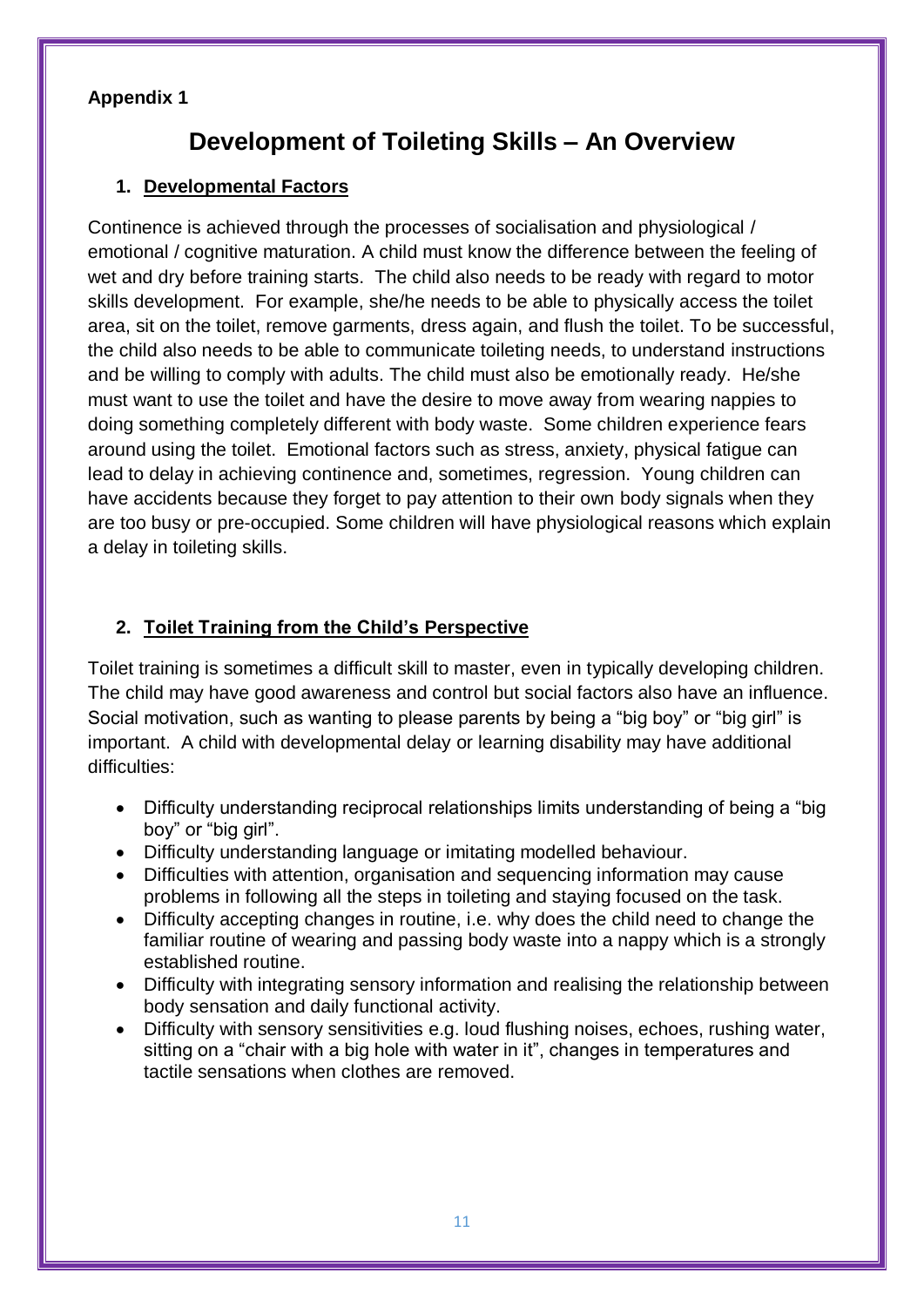## **3. Planning a Programme**

Establish a positive routine around toileting and collect data (including information from parents/guardians) about the child's readiness for training.

Complete the Toileting Skills Checklist. This breaks down the skills associated with achieving independent toileting into small steps. This can provide a baseline measure of the child's current skill level and can be used to plan achievable next-step targets.

If the answers to the first 4 statements in the Toileting Skills Checklist are "not achieved", then the child is probably not ready for a goal of independent toileting. However, a goal of establishing positive toileting routines may still be appropriate. Consideration should be given to who is involved and the environment in which training takes place.

Who: Identify the adults who are responsible for dealing with toileting issues. Staff should be fully aware of Flintshire's recommended protocol regarding supporting children with developing toileting skills. This should be shared with parents. Staff will need to work closely with parents to establish consistent routines and appropriate shared goals.

**Where:** Toilet areas in school should be comfortable and non-threatening so that children are happy to be there. There should be private areas for changing children to maintain an appropriate level of respect and discretion. Appropriate equipment such as changing mat, disposable gloves, sanitary disposal bin etc., should be readily available. A changing table may be necessary for bigger children with particular disabilities. There should be a consistent approach in all environments e.g. home and school. There should be a standard clean-up procedure, carried out in an emotionally neutral manner while directing the child through developmentally appropriate clean-up activities. Relaxed children will be more successful.

## **4. Problem Solving Strategies**

- Establish the routine of the child going to the toilet with peers so that she/he has positive models to imitate.
- Some children may need distraction toys/books and sometimes music to help them relax when they go to the toilet.
- Encourage the child to help with the process by fetching appropriate items etc.
- It may be appropriate to establish a visual system as an additional teaching routine. At the most basic level, a transition object prompts the child to know that the toileting routine is starting. An object associated with toileting, e.g. a toilet roll may be shown to direct the child to the toilet. At a more abstract level a photograph or a line drawing of the toilet or the word on a card may be given to the child or put in a visual schedule. An object sequence, a picture/photograph/symbol sequence or written list can help a child to follow and complete the set routine.
- Have a role play activity available, with dolls that wet, use potties, changing equipment etc. Encourage the child to celebrate the dolls success with similar reinforces that you would use with the child, e.g., clapping, praising, stickers etc.
- Read picture story books about toilet training with the child and make them available for them to look at in the play area.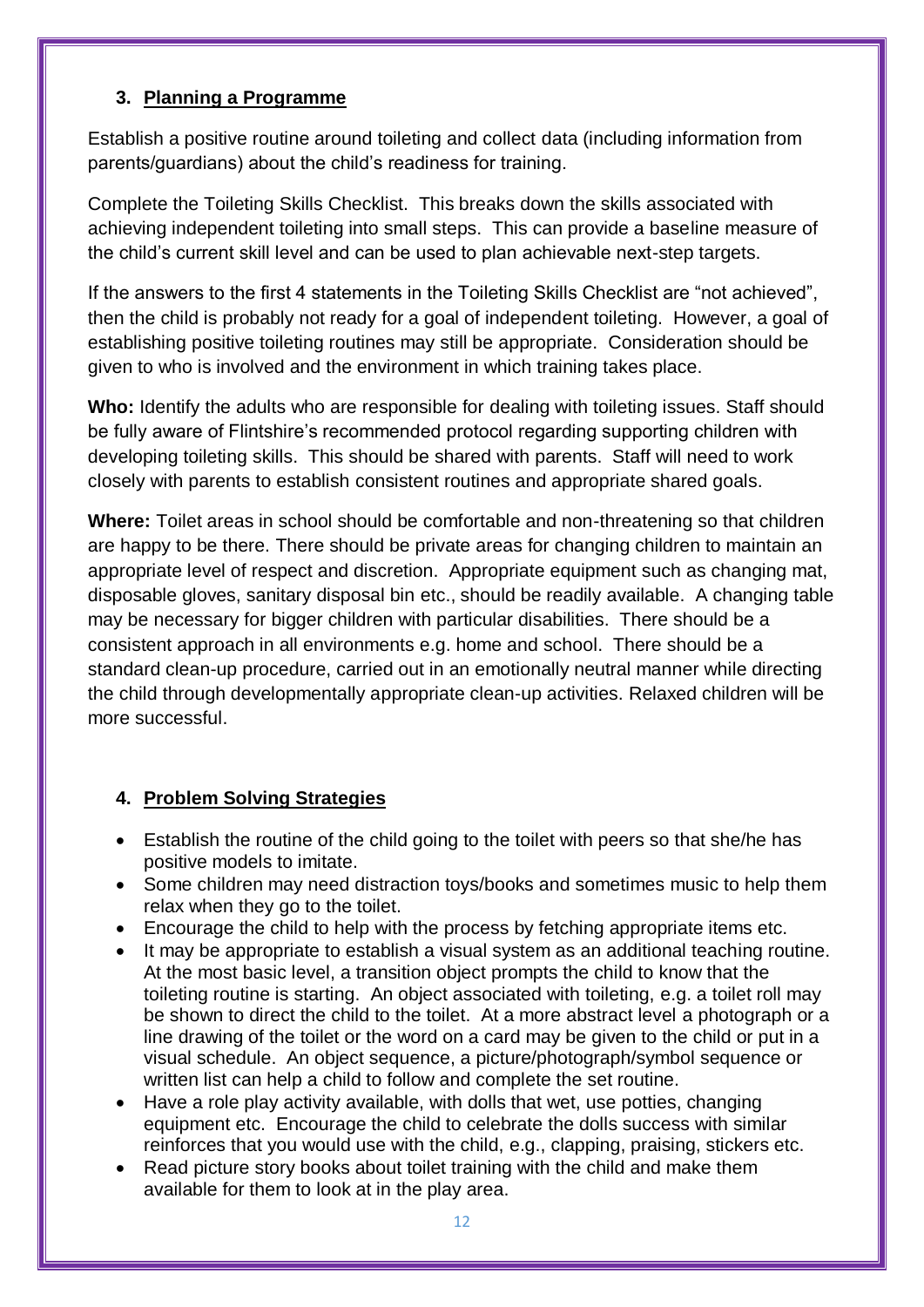- Take the child to the toilet area on a regular and frequent basis. Use a timer set at regular, frequent intervals. Increase the amount of time in setting the timer as the child remains dry for longer periods of time.
- If the child is very fearful and resists sitting on the toilet:
	- o Allow to sit without removing clothes
	- o Allow to sit with toilet covered (cardboard under the seat, gradually cutting a larger hole in it)
	- o If strategies are helpful for sitting in other places, use in this setting also e.g. "good sitting " picture cue card
	- o Take turns sitting, using a doll as a model
	- o Help him/her to understand how long (sing a song in full, set timer to a minute)
	- o As he/she begins to tolerate sitting, provide with entertainment and meaningful reinforces
- If the child is afraid of flushing:
	- o Don't flush until there is something to flush
	- o Start flush with child away from toilet, perhaps standing at the door
	- o Give advance warning of flush, such as "ready, set go!"
	- o Allow child to flush
- If the child is overly interested in flushing or playing with toilet water:
	- o Physically cover the toilet handle to remove from sight
	- o Use a visual sequence to show when to flush
	- o Give something else of interest to hold and manipulate
- If the child is overly interested in playing with the toilet paper:
	- $\circ$  Remove it if it's a big problem
	- o Roll out amount ahead of time
	- o Give visual clue of how much, such as putting a line on the toilet paper
	- o Try different materials
	- $\circ$  Take turns with a doll
- Bad aim:
	- $\circ$  Supply a "target" in the water e.g. ping pong ball
	- o Add food colouring in water to draw attention
- Retaining when nappy is removed:
	- o Cut out bottom of nappy gradually, while allowing child to wear altered nappy to sit on the toilet
	- o Use doll to provide visual model

## **References**

 "Successful Potty Training" by Heather Welford: The National Childbirth Trust. This is a popular book available for loan under the Bibliotherapy: Book Prescription Scheme. It provides useful tips and addresses the issue of disability in toilet training.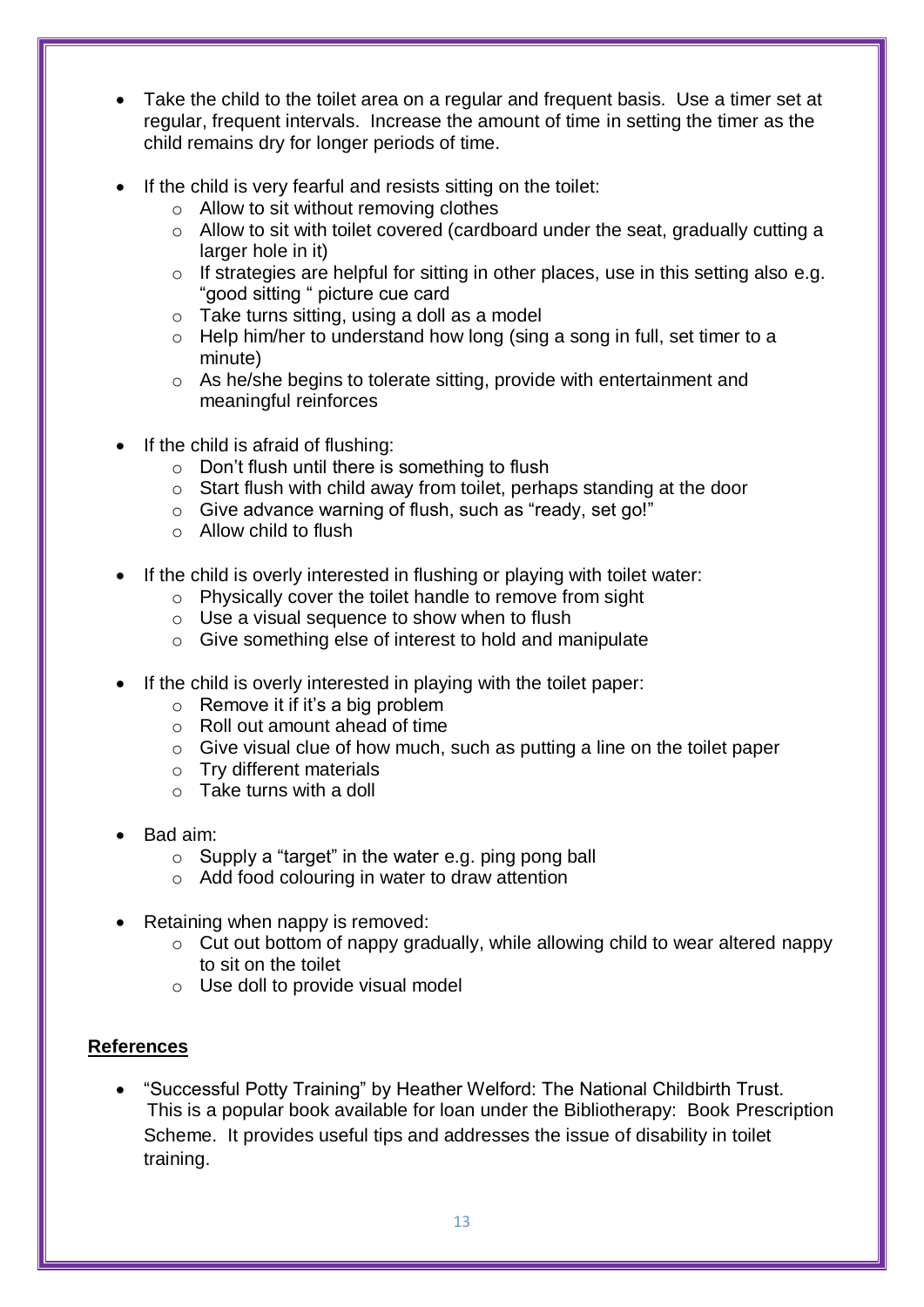## **Appendix 2 Toilet Plan Checklist**

| <b>Child's Name:</b> |                                                                                                                   |                 |                                  |
|----------------------|-------------------------------------------------------------------------------------------------------------------|-----------------|----------------------------------|
|                      | Please state if child is wearing nappies or pull-ups:                                                             |                 |                                  |
|                      | <b>Skills</b>                                                                                                     | <b>Achieved</b> | <b>Partly</b><br><b>Achieved</b> |
| 1.                   | Awareness of toileting needs?                                                                                     |                 |                                  |
| 2.                   | Has periods of being dry?                                                                                         |                 |                                  |
| 3.                   | Some regularity in wetting / soiling?                                                                             |                 |                                  |
| 4.                   | Pauses while wetting / soiling?                                                                                   |                 |                                  |
| 5.                   | Shows some indication of awareness of soiling?                                                                    |                 |                                  |
| 6.                   | Shows some indication of awareness of wetting?                                                                    |                 |                                  |
| 7.                   | Understands signs / words given for communicating<br>toileting needs e.g. toilet, potty, wet, dry, wee, poo etc.? |                 |                                  |
| 8.                   | Can express some appropriate signs / words to<br>communicate toileting needs?                                     |                 |                                  |
| 9.                   | Needs physical aids / support to access the toilet area?                                                          |                 |                                  |
| 10.                  | Can access the toilet area with prompts?                                                                          |                 |                                  |
| 11.                  | Can access the toilet area independently?                                                                         |                 |                                  |
| 12.                  | Feels comfortable and relaxed in the toilet area?                                                                 |                 |                                  |
| 13.                  | Needs physical assistance to follow toilet routines e.g.<br>lining up to go there, hand washing etc?              |                 |                                  |
| 14.                  | Needs some prompting to follow toilet routines?                                                                   |                 |                                  |
| 15.                  | Follows some toilet routines independently?                                                                       |                 |                                  |
| 16.                  | Will fetch and pass required changing items e.g. nappy,<br>wipes etc?                                             |                 |                                  |
| 17.                  | Cooperates with having clothes removed / pulled down<br>by appointed adult, for changing purposes?                |                 |                                  |
| 18.                  | Cooperates with having nappy changed?                                                                             |                 |                                  |
| 19.                  | Cooperates with cleaning up procedures?                                                                           |                 |                                  |
| 20.                  | Will sit on the potty with nappy on, with physical support?                                                       |                 |                                  |
| 21.                  | Will sit on the potty with nappy on, unaided?                                                                     |                 |                                  |
| 22.                  | Will sit on the potty with nappy off, with physical support?                                                      |                 |                                  |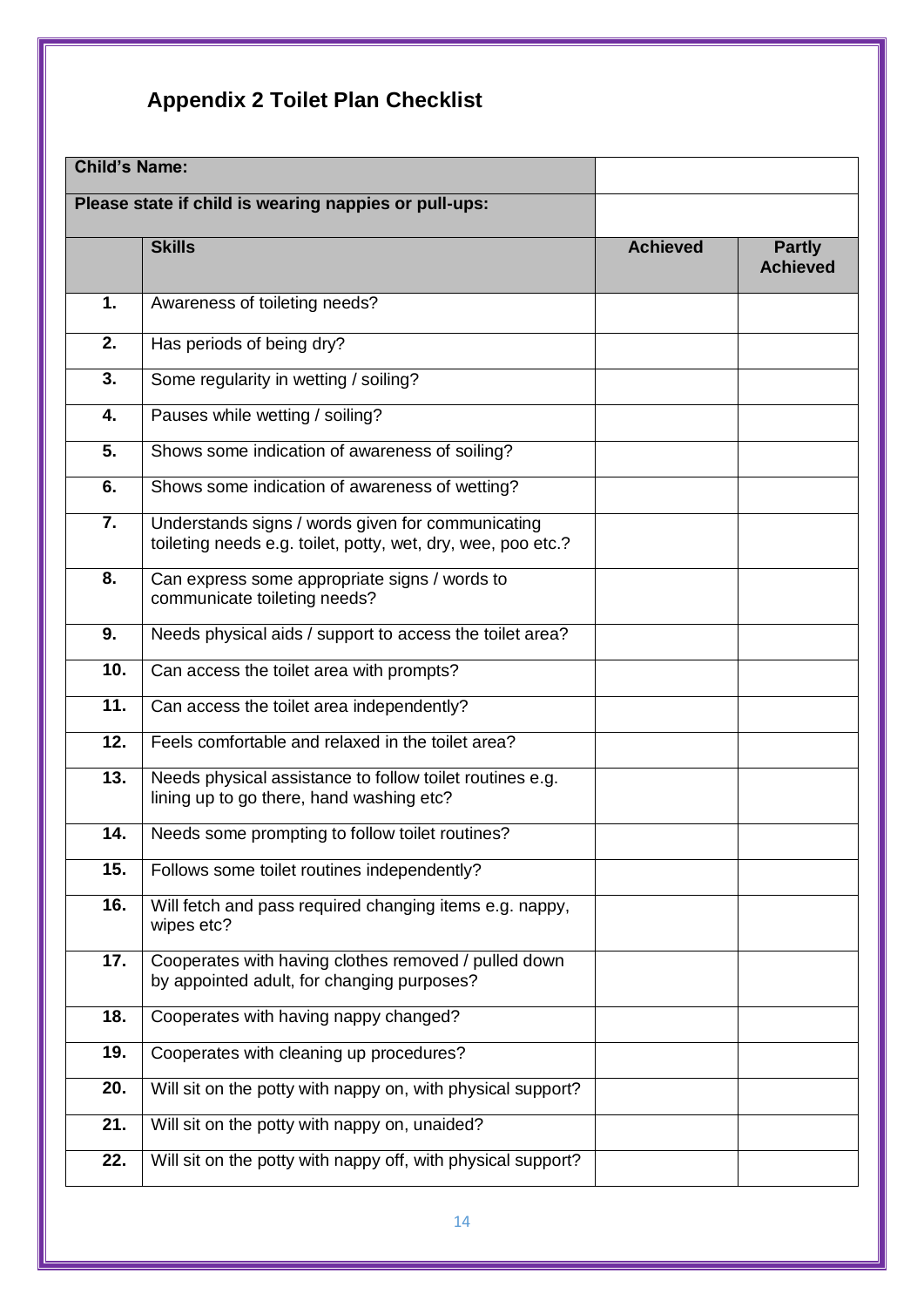| 23.                    | Will sit on the potty with nappy off, unaided?                             |                 |                                  |  |  |  |  |
|------------------------|----------------------------------------------------------------------------|-----------------|----------------------------------|--|--|--|--|
|                        |                                                                            |                 |                                  |  |  |  |  |
| 24.                    | Needs physical aids / special supports to enable sitting<br>on the toilet? |                 |                                  |  |  |  |  |
| 25.                    | Will sit on the toilet with nappy on, with physical support?               |                 |                                  |  |  |  |  |
| 26.                    | Will sit on the toilet with nappy on, unaided?                             |                 |                                  |  |  |  |  |
| 27.                    | Will sit on the toilet with nappy off, with physical support?              |                 |                                  |  |  |  |  |
| 28.                    | Will sit on the toilet with nappy off, unaided?                            |                 |                                  |  |  |  |  |
| 29.                    | Has passed urine into potty?                                               |                 |                                  |  |  |  |  |
| 30.                    | Has had bowel movement on potty?                                           |                 |                                  |  |  |  |  |
| 31.                    | Has passed urine on toilet?                                                |                 |                                  |  |  |  |  |
| 32.                    | Has had bowel movement on toilet?                                          |                 |                                  |  |  |  |  |
| 33.                    | Can independently complete pulling down trousers from:                     | <b>Achieved</b> | <b>Partly</b><br><b>Achieved</b> |  |  |  |  |
|                        | Calves<br>$\bullet$                                                        |                 |                                  |  |  |  |  |
|                        | Knees<br>$\bullet$                                                         |                 |                                  |  |  |  |  |
|                        | <b>Thighs</b><br>$\bullet$                                                 |                 |                                  |  |  |  |  |
|                        | <b>Hips</b><br>$\bullet$                                                   |                 |                                  |  |  |  |  |
|                        | Waist<br>$\bullet$                                                         |                 |                                  |  |  |  |  |
| 34.3<br>4 <sup>1</sup> | Can independently complete pulling down underwear<br>from:                 | <b>Achieved</b> | <b>Partly</b><br><b>Achieved</b> |  |  |  |  |
|                        | Calves                                                                     |                 |                                  |  |  |  |  |
|                        | Knees<br>$\bullet$                                                         |                 |                                  |  |  |  |  |
|                        |                                                                            |                 |                                  |  |  |  |  |
|                        | <b>Thighs</b><br>$\bullet$                                                 |                 |                                  |  |  |  |  |
|                        | <b>Hips</b><br>$\bullet$                                                   |                 |                                  |  |  |  |  |
|                        | Waist<br>$\bullet$                                                         |                 |                                  |  |  |  |  |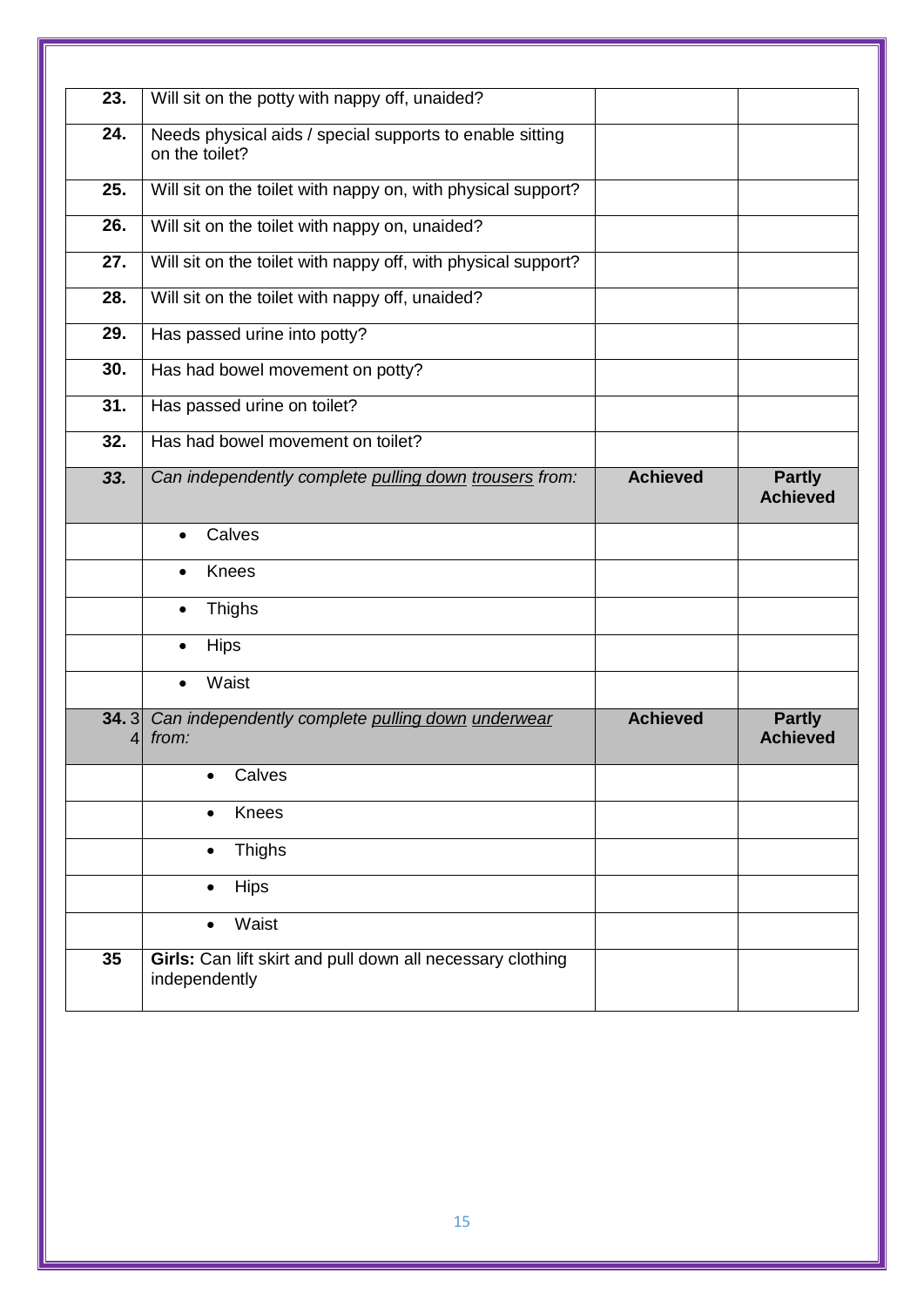| 36  | Boys: Can pull down all necessary clothing<br>independently       |                 |                                  |  |  |  |  |  |
|-----|-------------------------------------------------------------------|-----------------|----------------------------------|--|--|--|--|--|
| 37  | Will put toilet lid/seat in appropriate position                  |                 |                                  |  |  |  |  |  |
| 38. | Will sit on the toilet and pass urine on a regular basis          |                 |                                  |  |  |  |  |  |
| 39. | Will stand at urinal/toilet to pass urine                         |                 |                                  |  |  |  |  |  |
| 40. | Will sit on the toilet for a bowel movement on a regular<br>basis |                 |                                  |  |  |  |  |  |
| 41. | Needs assistance to get off the toilet                            |                 |                                  |  |  |  |  |  |
| 42. | Will get off the toilet without assistance                        |                 |                                  |  |  |  |  |  |
| 43. | Will get toilet tissue appropriately                              |                 |                                  |  |  |  |  |  |
| 44. | Will wipe themselves with tissue                                  |                 |                                  |  |  |  |  |  |
| 45. | Will throw tissue in the toilet                                   |                 |                                  |  |  |  |  |  |
| 46. | Will flush the toilet                                             |                 |                                  |  |  |  |  |  |
| 47. | Will replace toilet seat / lid appropriately                      |                 |                                  |  |  |  |  |  |
| 48. | Will independently complete pulling up underwear from:            | <b>Achieved</b> | <b>Partly</b><br><b>Achieved</b> |  |  |  |  |  |
|     | <b>Hips</b><br>$\bullet$                                          |                 |                                  |  |  |  |  |  |
|     | <b>Thighs</b><br>$\bullet$                                        |                 |                                  |  |  |  |  |  |
|     | Knees<br>$\bullet$                                                |                 |                                  |  |  |  |  |  |
|     | Calves                                                            |                 |                                  |  |  |  |  |  |
| 49. | Will independently complete pulling up trousers from:             | <b>Achieved</b> | <b>Partly</b><br><b>Achieved</b> |  |  |  |  |  |
|     | <b>Hips</b><br>$\bullet$                                          |                 |                                  |  |  |  |  |  |
|     | <b>Thighs</b>                                                     |                 |                                  |  |  |  |  |  |
|     | Knees                                                             |                 |                                  |  |  |  |  |  |
|     | Calves                                                            |                 |                                  |  |  |  |  |  |
|     |                                                                   |                 |                                  |  |  |  |  |  |
| 50. | Can manage fastenings independently                               |                 |                                  |  |  |  |  |  |
| 51. | Girls: Can rearrange skirt appropriately                          |                 |                                  |  |  |  |  |  |
| 52. | Needs prompting to wash hands                                     |                 |                                  |  |  |  |  |  |
| 53. | Needs help to roll up sleeves                                     |                 |                                  |  |  |  |  |  |
| 54. | Can roll up sleeves independently                                 |                 |                                  |  |  |  |  |  |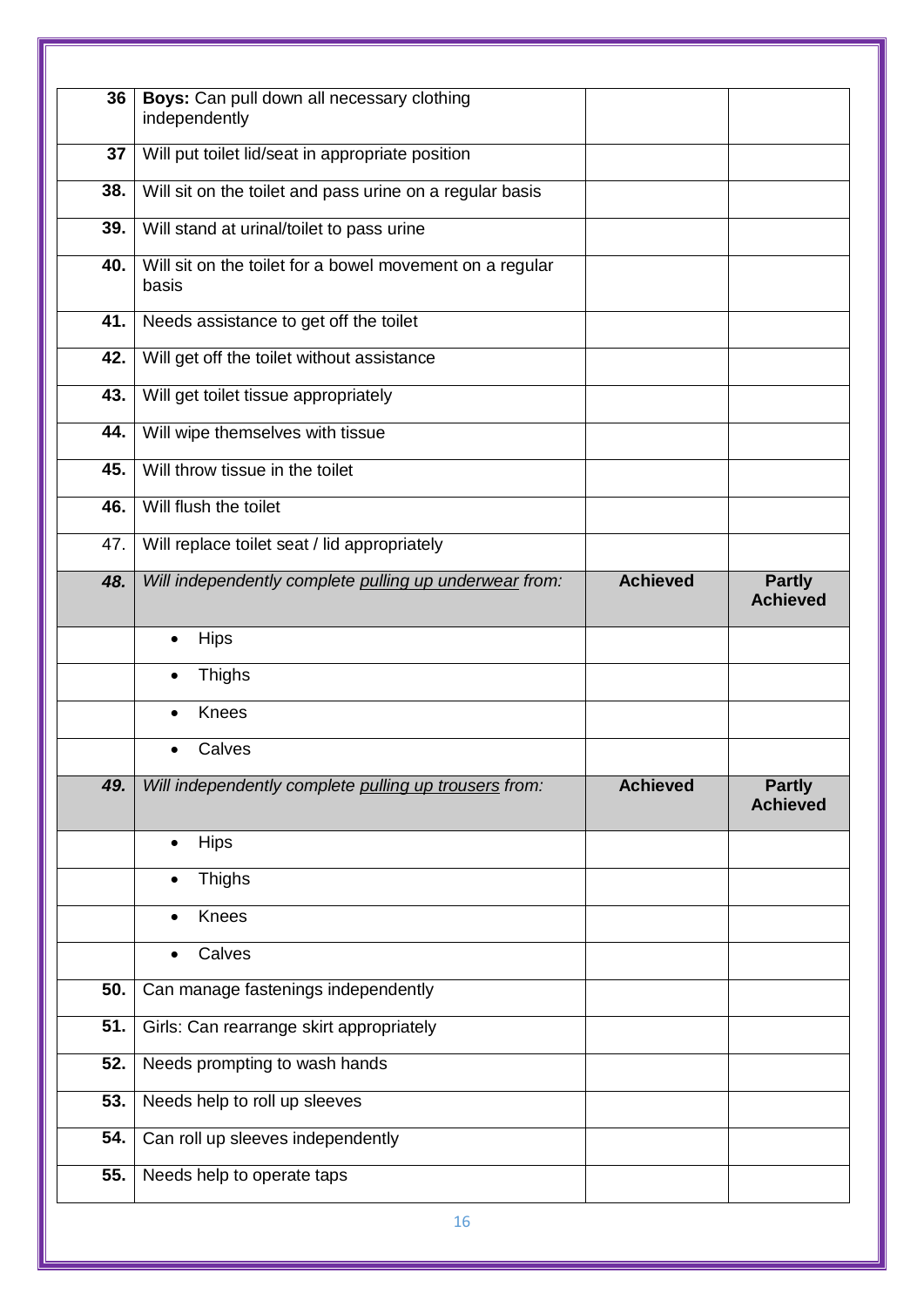| 56. | Will operate taps independently                                         |  |
|-----|-------------------------------------------------------------------------|--|
|     |                                                                         |  |
| 57. | Will hold hands under water for appropriate length of time              |  |
| 58. | Will put soap on hands with help                                        |  |
| 59. | Will put soap on hands independently                                    |  |
| 60. | Rinses off soap                                                         |  |
| 61. | Needs assistance to dry hands on towel                                  |  |
| 62. | Dries hands independently and appropriately                             |  |
| 63. | Puts used towel in bin with prompting                                   |  |
| 64. | Puts used towel in bin without prompting                                |  |
| 65. | Will follow all toilet routines regularly with prompts and<br>reminders |  |
| 66. | Has frequent accidents                                                  |  |
| 67. | Has occasional accidents                                                |  |
| 68. | Will follow all toilet routines independently                           |  |
| 69. | Needs prompting to return to class                                      |  |
| 70. | Returns to class independently                                          |  |
|     |                                                                         |  |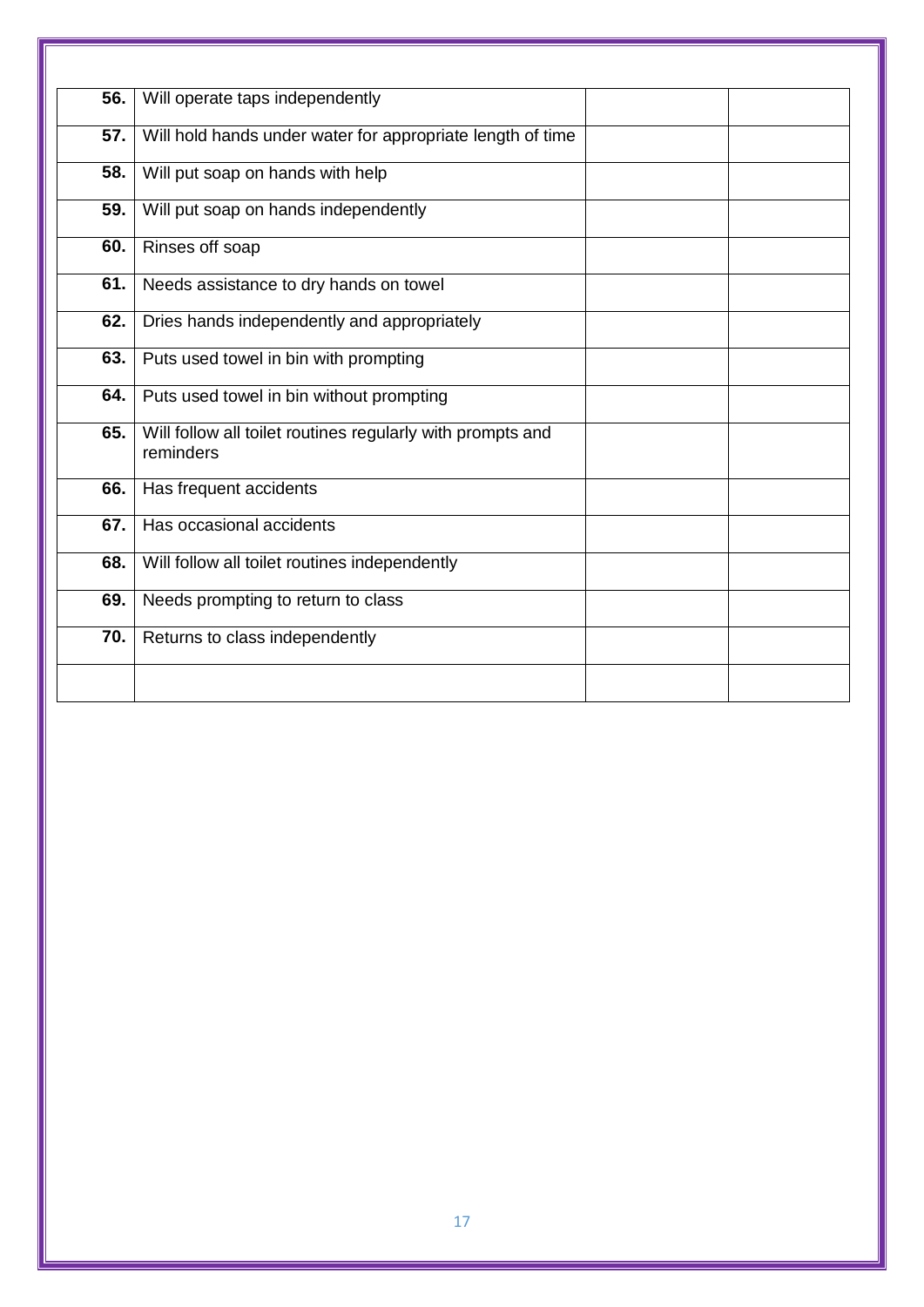## **Early Years Toileting**

With many three year olds now in school settings, the problem of children in schools who have not been toilet trained is becoming a significant issue.

## **1. Pre - Nursery Admission Procedures:**

- Wherever possible, get as much information about the child from the parent. During formal induction sessions held during the summer term before entry, do stress the importance of children being able to use the toilet independently and encourage parents to tackle this over the summer holidays, if it is still an issue.
- Make the offer of separate appointments to discuss confidential issues regarding individual learner's needs.
- Wherever possible, liaise with feeder playgroups, private nurseries or childminders to gather information about toileting issues for particular children.
- Request a bag with changes of clothes/wipes/nappies.

*Note: Health Visitors still have responsibility for nursery aged pupils – School Nurses take over when the child enters Reception.*

## **2. After Nursery Admission – significant toileting concerns emerge:**

If a pupil is wetting/soiling above what would normally be acceptable, schools should:-

- Keep a diary of when & how often wetting/soiling occurs.
- Discuss the matter informally with parents and clarify who the Heath Visitor is.
- Hold a meeting with parents and the Health Visitor present to determine what is causing the delay in becoming independent in using the toilet e.g. **lack of training / developmental delay or an underlying medical need**

The Managers of the Health Visitors' and School Nurse Services have been involved in the preparation of this guidance and it is hoped that schools will get positive responses from health staff for requests for partnership working regarding toileting issues.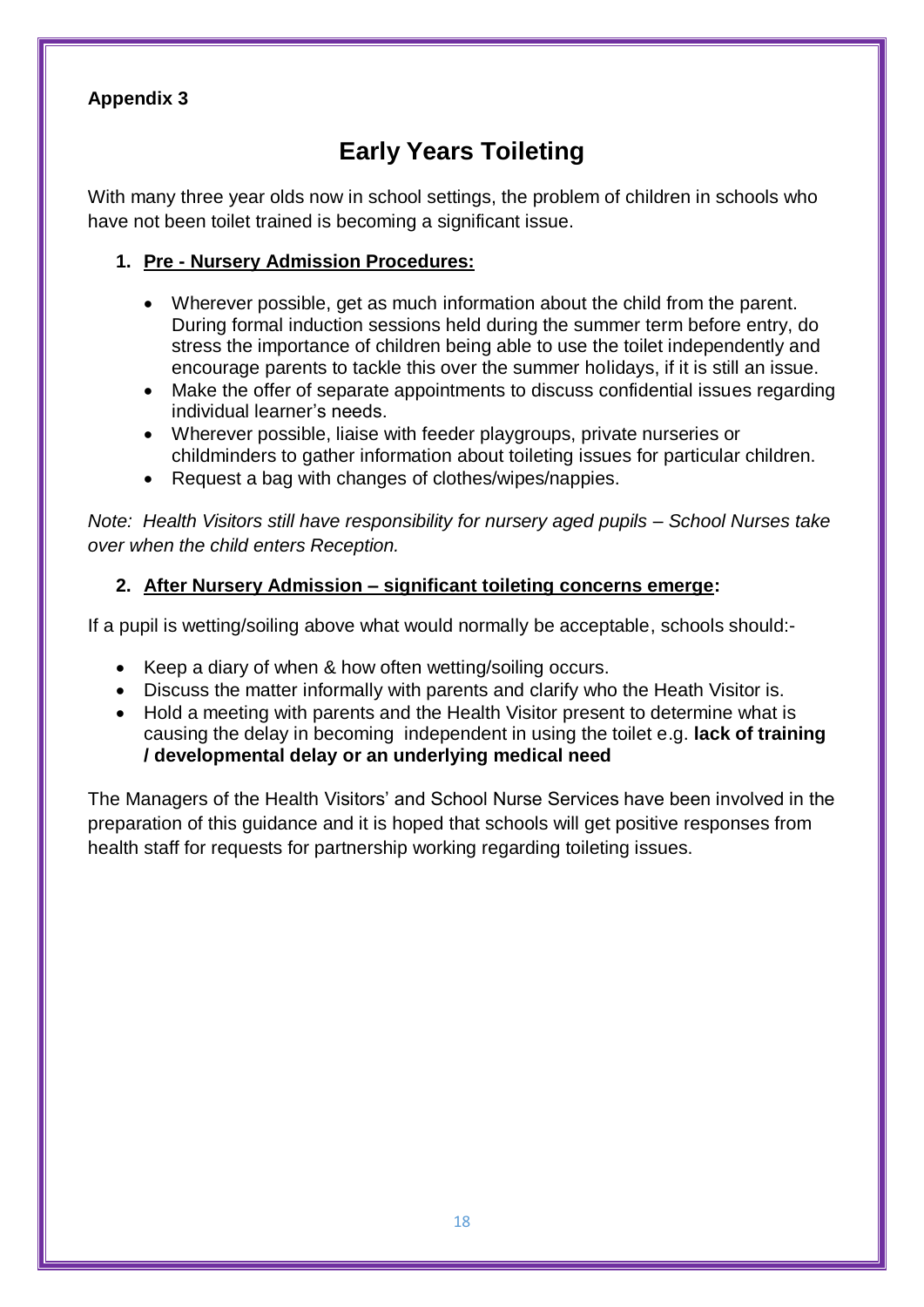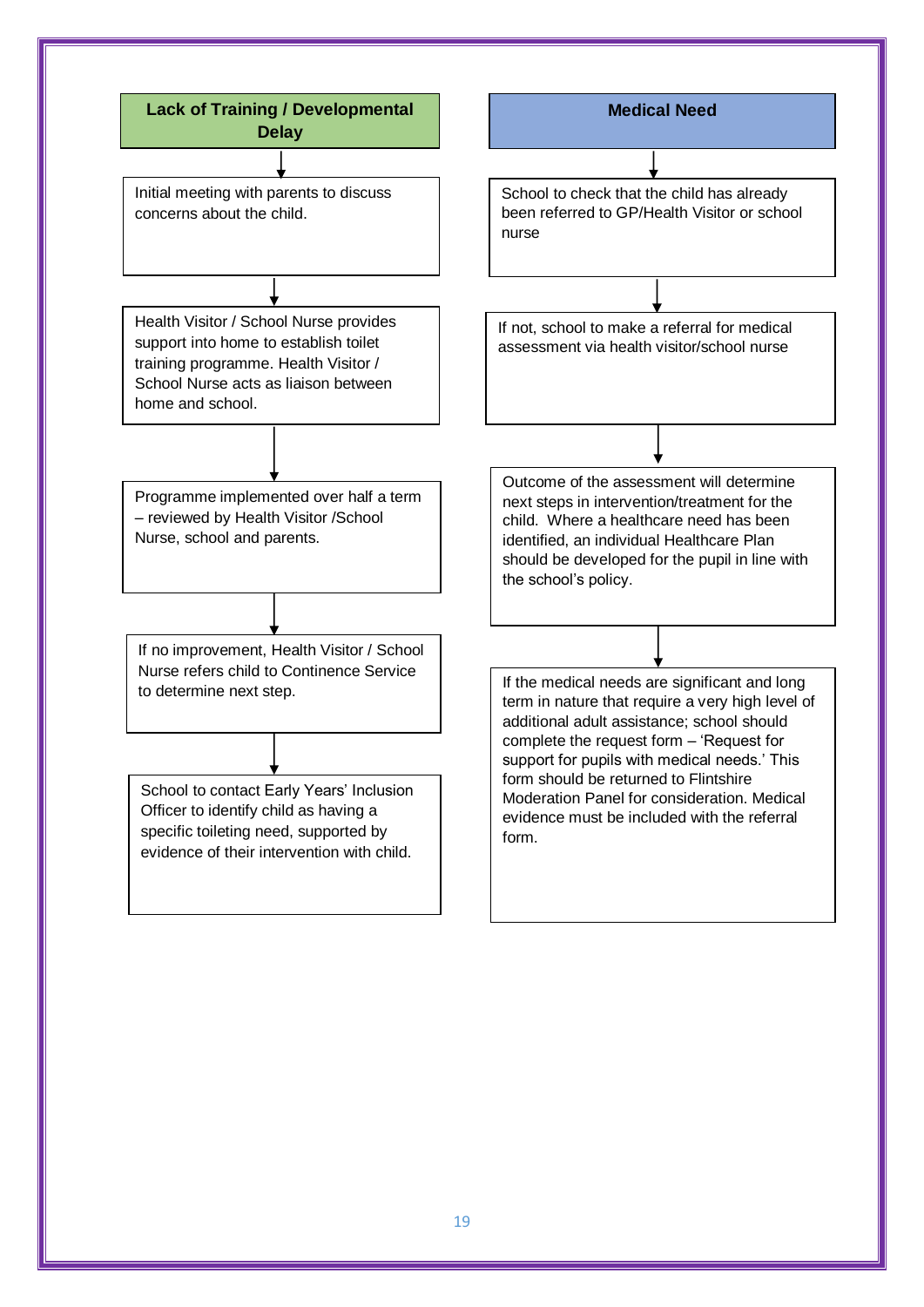## **Intimate Care Agreement & Consent Form**

The purpose of the Agreement and Consent form is to ensure that parents/carers and professionals are in agreement with what care is to be given and that staff have received any appropriate training that may be relevant. Teaching of certain care procedures may be carried out by the parent/carer or by the professional experienced in that procedure. When the parent/carer and/or professionals are agreed that the procedure has been learned or where routine intimate care is to be provided, the details will be recorded fully below and all parties must sign this record and be provided a copy; an additional copy is to be retained on the learners file in school and a copy is to be provided for the child's medical record (if appropriate).

| <b>Child's Name</b> | <b>DOB</b> | <b>Date Agreed</b> |
|---------------------|------------|--------------------|
|                     |            |                    |
|                     |            |                    |

| Reasons why intimate care is to be |  |
|------------------------------------|--|
| provided: (e.g. lack of training / |  |
| development delay / medical need)  |  |
|                                    |  |
| Who will provide this care:        |  |
| (staff names and roles)            |  |
| Details of care to be provided:    |  |
|                                    |  |
| <b>Consent provided by:</b>        |  |
|                                    |  |
| Parent/carer Name (please print)   |  |
| Parent/carer Signature             |  |
|                                    |  |
| <b>Agreement signed by:</b>        |  |
|                                    |  |
| Parent/carer signature             |  |
| <b>School:</b>                     |  |
|                                    |  |
| Name of Staff Member               |  |
|                                    |  |
| Role                               |  |
|                                    |  |
| Signature                          |  |
| Date Agreement to be reviewed:     |  |
|                                    |  |
| <b>Review Date</b>                 |  |
|                                    |  |
| <b>Outcome of Review</b>           |  |
|                                    |  |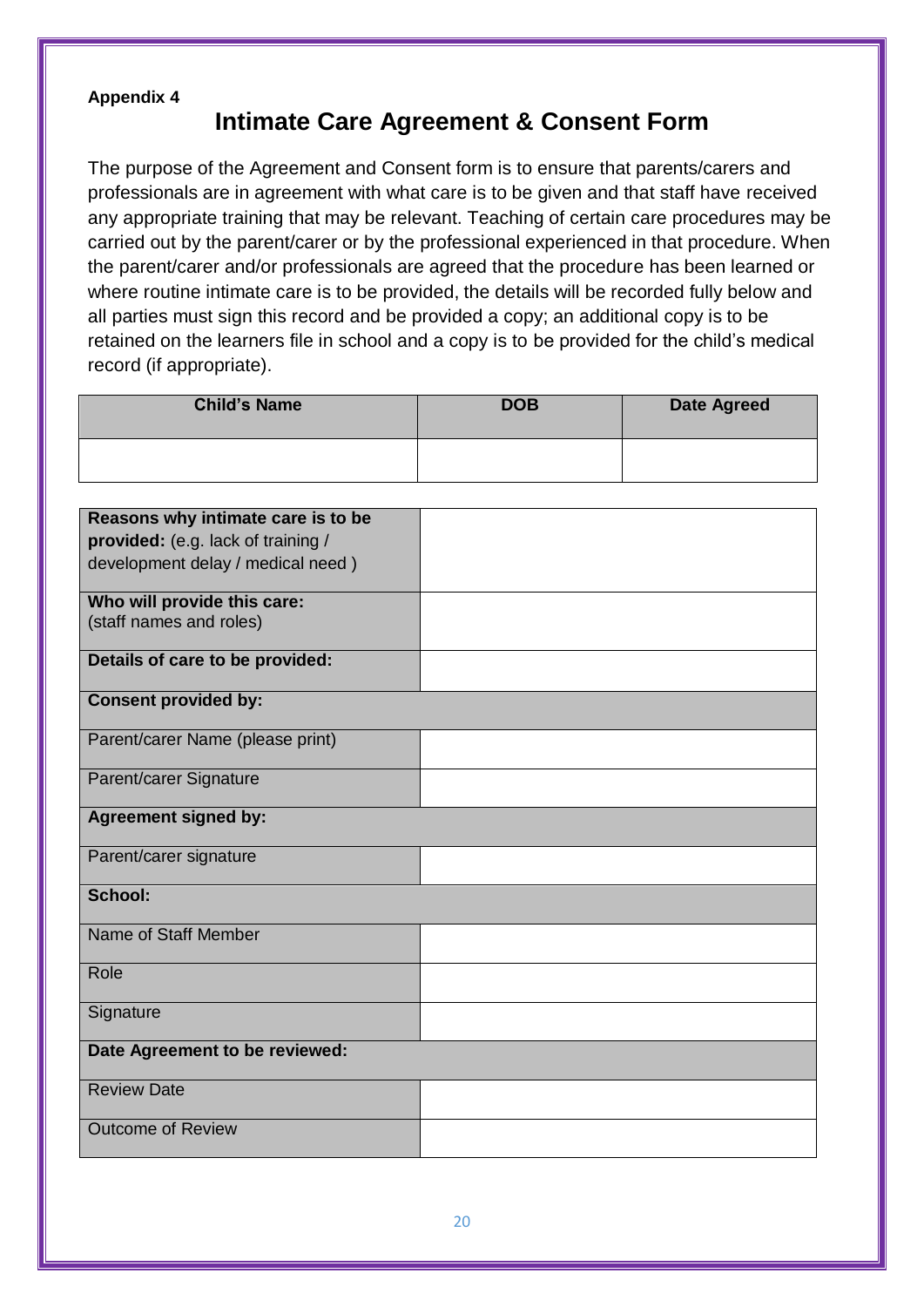## **Toileting Plan Template**

| <b>Child's Name</b>            | <b>DOB</b>         |  |
|--------------------------------|--------------------|--|
| <b>Health Visitor / School</b> | <b>Date Agreed</b> |  |
| <b>Nurse</b>                   |                    |  |

| 1. Working Towards Independence:<br>e.g. taking learner to toilet at timed intervals,<br>using sign or symbols, any rewards used       |  |
|----------------------------------------------------------------------------------------------------------------------------------------|--|
| 2. Arrangements for changing of nappy / pad /<br>clothing:<br>e.g. who, where, when, arrangements for privacy                          |  |
| 3. Staffing Requirements:<br>e.g. how many, who, (there should be more than<br>one named person)                                       |  |
| 4. Level of Assistance Needed:<br>e.g. undressing, dressing, hand washing,<br>talking/signing to learner                               |  |
| <b>5. Infection Control:</b><br>e.g. wearing disposable gloves, arrangements for<br>nappy/pad disposal                                 |  |
| 6. Resources Needed:<br>e.g. special seat, nappies/pull ups/pads, creams,<br>disposable sacks, change of clothes, toilet step<br>etc   |  |
| 7. Sharing Information:<br>e.g. if learner has nappy rash or any marks,<br>cultural or family customs, birthmarks etc                  |  |
| 8. Cleaning<br>e.g. on rare occasions the use of shower facilities<br>may be required / procedure for this scenario to<br>be confirmed |  |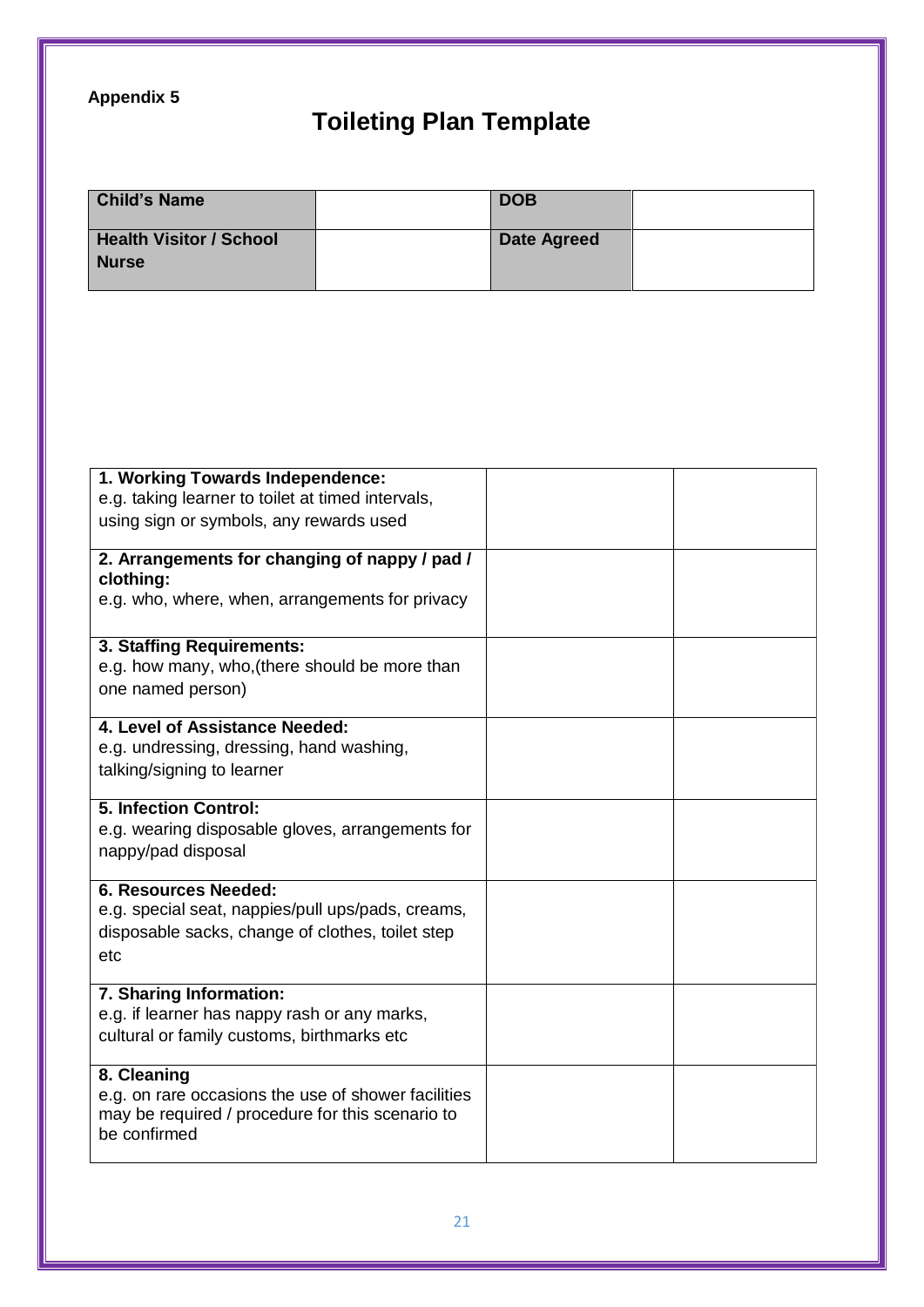| Parent/carer name<br>(print) | <b>Name of School</b><br><b>Staff member (print)</b> |  |
|------------------------------|------------------------------------------------------|--|
| <b>Signature</b>             | <b>Signature</b>                                     |  |
| <b>Review Date</b>           |                                                      |  |
| <b>Outcome of Review</b>     |                                                      |  |

## **Toileting Risk Assessment Template**

| <b>Pupil Name:</b>                                                       |            |           |              |
|--------------------------------------------------------------------------|------------|-----------|--------------|
| <b>Pupil Date of Birth</b>                                               |            |           |              |
| Date of Risk Assessment                                                  |            |           |              |
|                                                                          | <b>Yes</b> | <b>No</b> | <b>Notes</b> |
| Does the pupil's weight / size / shape<br>present a risk?                |            |           |              |
| Does communication present a risk?                                       |            |           |              |
| Does comprehension present a risk?                                       |            |           |              |
| Is there a history of child protection<br>concerns?                      |            |           |              |
| Are there any medical considerations<br>(including pain and discomfort)? |            |           |              |
| Does moving and handling present a<br>risk?                              |            |           |              |
| Does behaviour present a risk?                                           |            |           |              |
| Is staff capability a risk (back<br>injury/pregnancy)?                   |            |           |              |
| Are there any risks concerning pupil                                     |            |           |              |
| capacity?                                                                |            |           |              |
| <b>General Fragility</b><br><b>Fragile Bones</b>                         |            |           |              |
| Epilepsy                                                                 |            |           |              |
| <b>Head control</b>                                                      |            |           |              |
| Other                                                                    |            |           |              |
| Are there any environmental concerns?                                    |            |           |              |
| If 'yes' to any of the above please complete a Personal Care Plan        |            |           |              |
| Signed by:                                                               |            |           |              |
| Lead Teacher Signature:                                                  |            |           |              |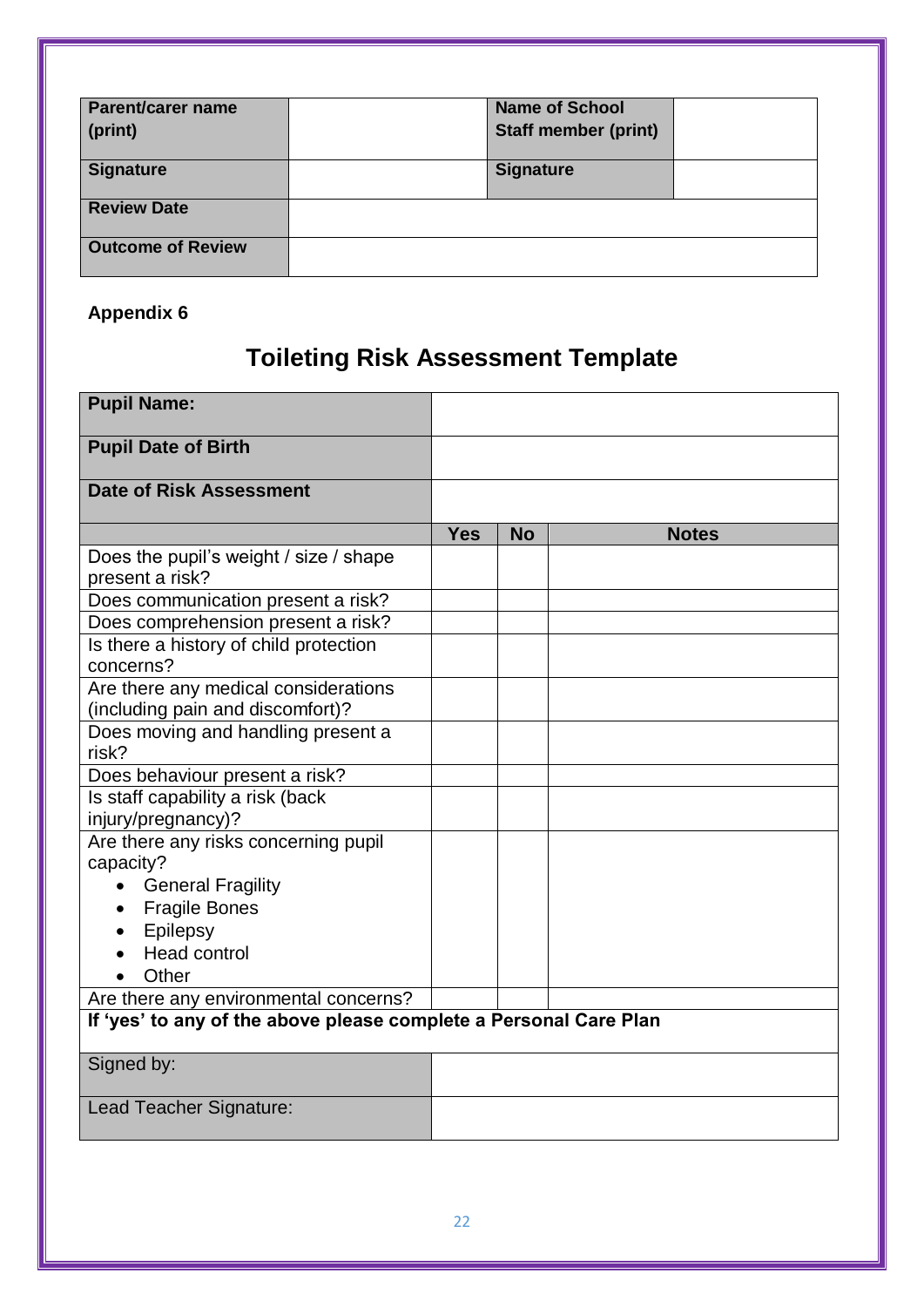## **Appendix 7 Record of Intimate Care Provided**

|             | Date I.C. Agreed<br><b>DOB</b> |                      |                       |                 |                           |                   |  |
|-------------|--------------------------------|----------------------|-----------------------|-----------------|---------------------------|-------------------|--|
|             |                                | <b>Name</b>          |                       |                 |                           |                   |  |
|             |                                |                      |                       |                 |                           |                   |  |
|             |                                |                      |                       |                 |                           |                   |  |
|             |                                |                      |                       |                 |                           |                   |  |
| <b>Date</b> | <b>Time</b>                    | <b>Care Provided</b> | <b>Staff involved</b> | <b>Comments</b> | <b>Signature of staff</b> | <b>Print name</b> |  |
|             |                                |                      |                       |                 |                           |                   |  |
|             |                                |                      |                       |                 |                           |                   |  |
|             |                                |                      |                       |                 |                           |                   |  |
|             |                                |                      |                       |                 |                           |                   |  |
|             |                                |                      |                       |                 |                           |                   |  |
|             |                                |                      |                       |                 |                           |                   |  |
|             |                                |                      |                       |                 |                           |                   |  |
|             |                                |                      |                       |                 |                           |                   |  |
|             |                                |                      |                       |                 |                           |                   |  |
|             |                                |                      |                       |                 |                           |                   |  |
|             |                                |                      |                       |                 |                           |                   |  |
|             |                                |                      |                       |                 |                           |                   |  |
|             |                                |                      |                       |                 |                           |                   |  |
|             |                                |                      |                       |                 |                           |                   |  |
|             |                                |                      |                       |                 |                           |                   |  |
|             |                                |                      |                       |                 |                           |                   |  |
|             |                                |                      |                       |                 |                           |                   |  |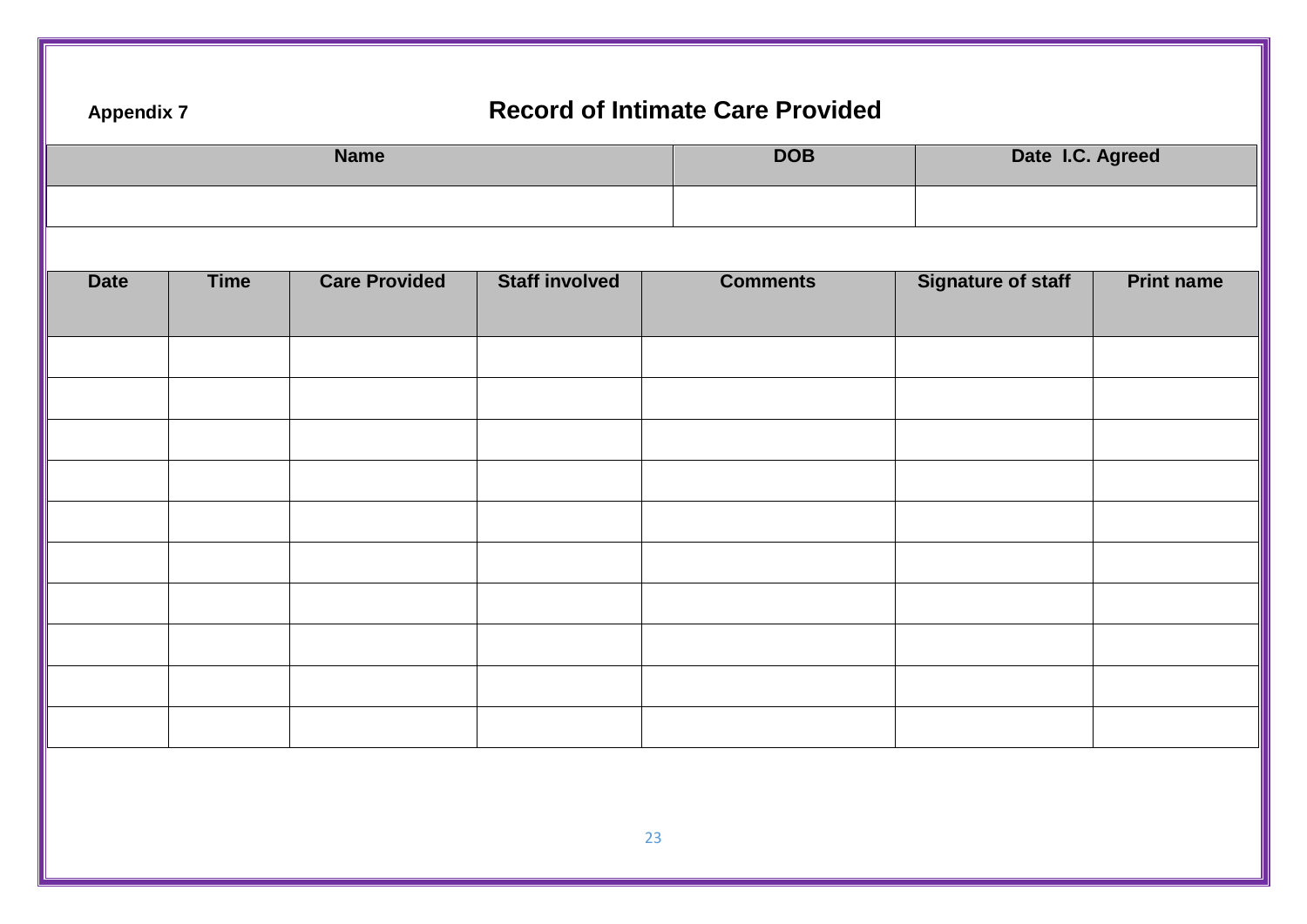## **Changing Procedure**

## **1. Equipment required**

- Hand wash basin, hot and cold running water, liquid soap, disposable paper towels
- Waterproof change mat
- Disposable sheet (paper blue roll) for change mat / changing area
- Disposable apron and gloves (PPE)
- Child's own personal cream / nappies / pull ups / wipes
- Nappy bags for soiled nappies / pullups / Sealed plastic bags for soiled clothing
- Lidded foot operated waste bin
- Disposable cloths
- Detergent
- Disinfectant (1000 parts per million available chlorine) [Combined detergent and disinfectant acceptable in place of separate detergent and disinfectant]

## **2. Guidance**

## **Assisting a learner to change his / her clothes:**

On occasions an individual child may require some assistance with changing if, for example, he / she has an accident at the toilet, gets wet outside, or has vomit on his / her clothes etc. This is more common in Foundation Phase classes.

- A Risk Assessment should determine if one or two members of staff (or more) are required (Appendix 11). This should be included in the Toileting Plan (Appendix 5).
- Staff will always encourage children to attempt undressing and dressing unaided. However, if assistance is required this will be given (e.g. to take off their socks, pull shirt over their head).
- Staff will always ensure that the child has the opportunity to change in private, unless the child is in such distress that it is not possible to do so.
- Parents will be informed if the child becomes distressed.

## **Changing a learner who has soiled him/herself:**

- Staff will always wear PPE
- The staff will ensure the child is happy with who is changing him / her.
- The child will be given the opportunity to change his / her underwear in private and carry out this process themselves.
- Staff will not assist in the wiping or intimate procedures, only provide support, reassurance and resources to the child.
- There will have a supply of wipes, clean underwear and spare uniform at the school should the child not have their own change of clothes.
- Staff who have assisted a pupil with intimate care will complete Appendix 6.
- The staff will be responsive to any distress shown.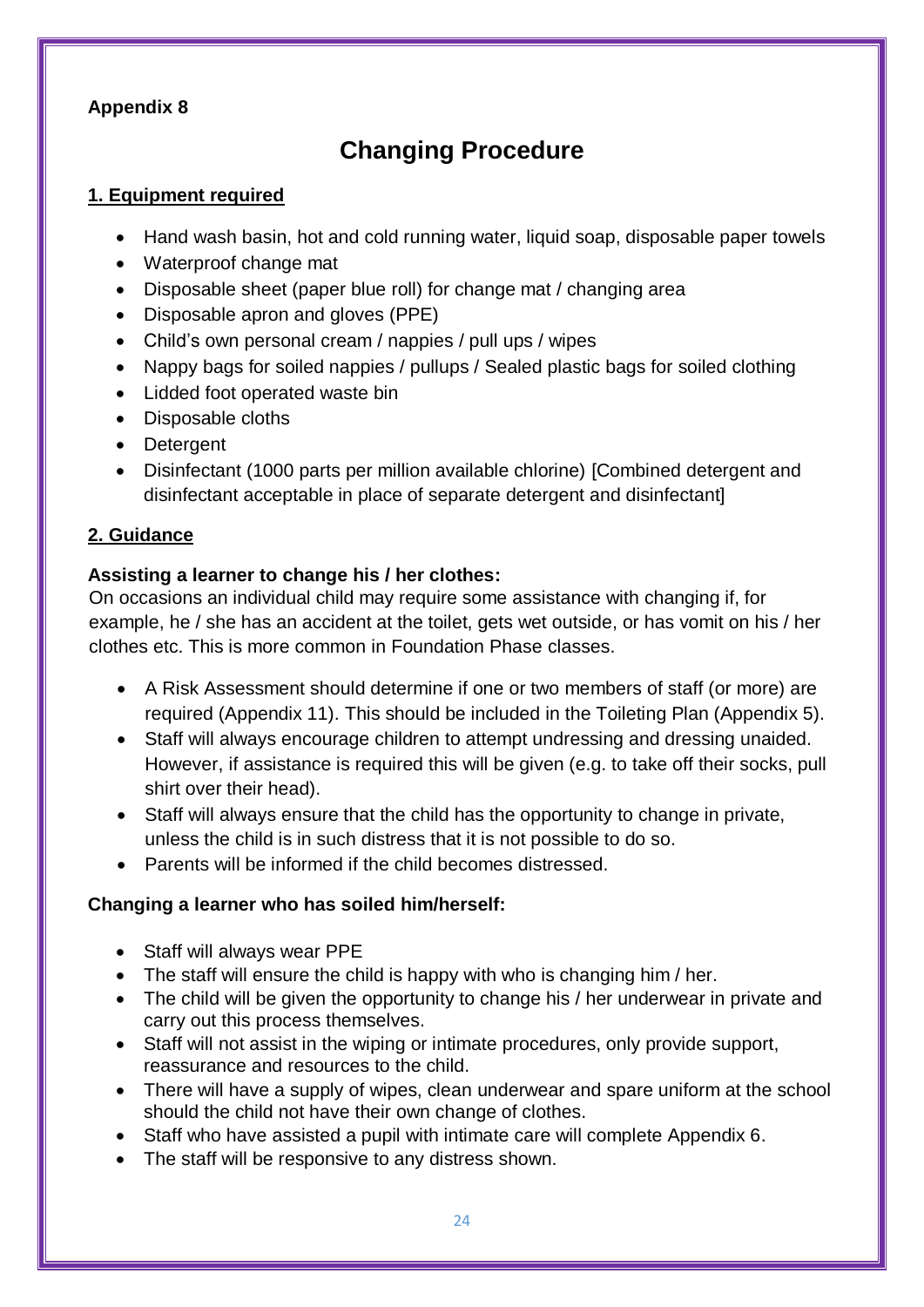Staff will seal any soiled clothing in a plastic bag and store in a sealed lidded container (tub) for collection by parents / carers.

## **Assisting a child who requires additional support due to medical or disability need**

Learners with healthcare / disability needs may require assistance with invasive or noninvasive medical procedures such as the administration of rectal medication, managing catheters or colostomy bags. These procedures will be discussed with parents/carers, documented in their individual health care plan or IEP and will only be carried out by staff who have been trained to do so. It is particularly important that staff should follow appropriate infection control guidelines and ensure that any medical items are disposed of correctly.

## **3. Procedure**

- 1. Wash hands and put on disposable apron and gloves (PPE)
- 2. If change mat is required, place a clean disposable sheet over the change mat (e.g. paper blue roll)
- 3. Remove the soiled nappy / pull up / clothing and clean the child with wet wipes or equivalent (preferred method to be clarified in IHP or Intimate Care Agreement)
- 4. Place soiled nappy / pull up and used baby wipes into nappy bag / or place soiled clothing in sealed plastic bag and used wet wipes into separate nappy bag for disposal in agreed bin
- 5. Apply cream (if agreed in Intimate care Agreement / IHP) change gloves or use a clean spatula to dispense the cream
- 6. Place nappy sack containing soiled nappy or pullup in agreed bin **OR** Place nappy sack containing soiled clothing in designated sealed lidded container / tub (you may need to label the clothing if there is more than one item)
- 7. Replace with clean nappy / pull up / clothing
- 8. Remove disposable sheet, place into agreed bin
- 9. **Clean** and **disinfect** change mat and any other areas that may have been touched during the change:
	- Clean use warm water and detergent
	- Disinfect use disinfectant solution of 1000 parts per million available chlorine (if using a combined detergent and disinfectant this additional stage is not required)

10.Thoroughly dry the change mat and surrounding area with disposable paper towels 11.Dispose of PPE and wash hands thoroughly

*Adapted from:-Public Health Wales: Infection Prevention and Control for Childcare Settings (0-5 years) (2014)*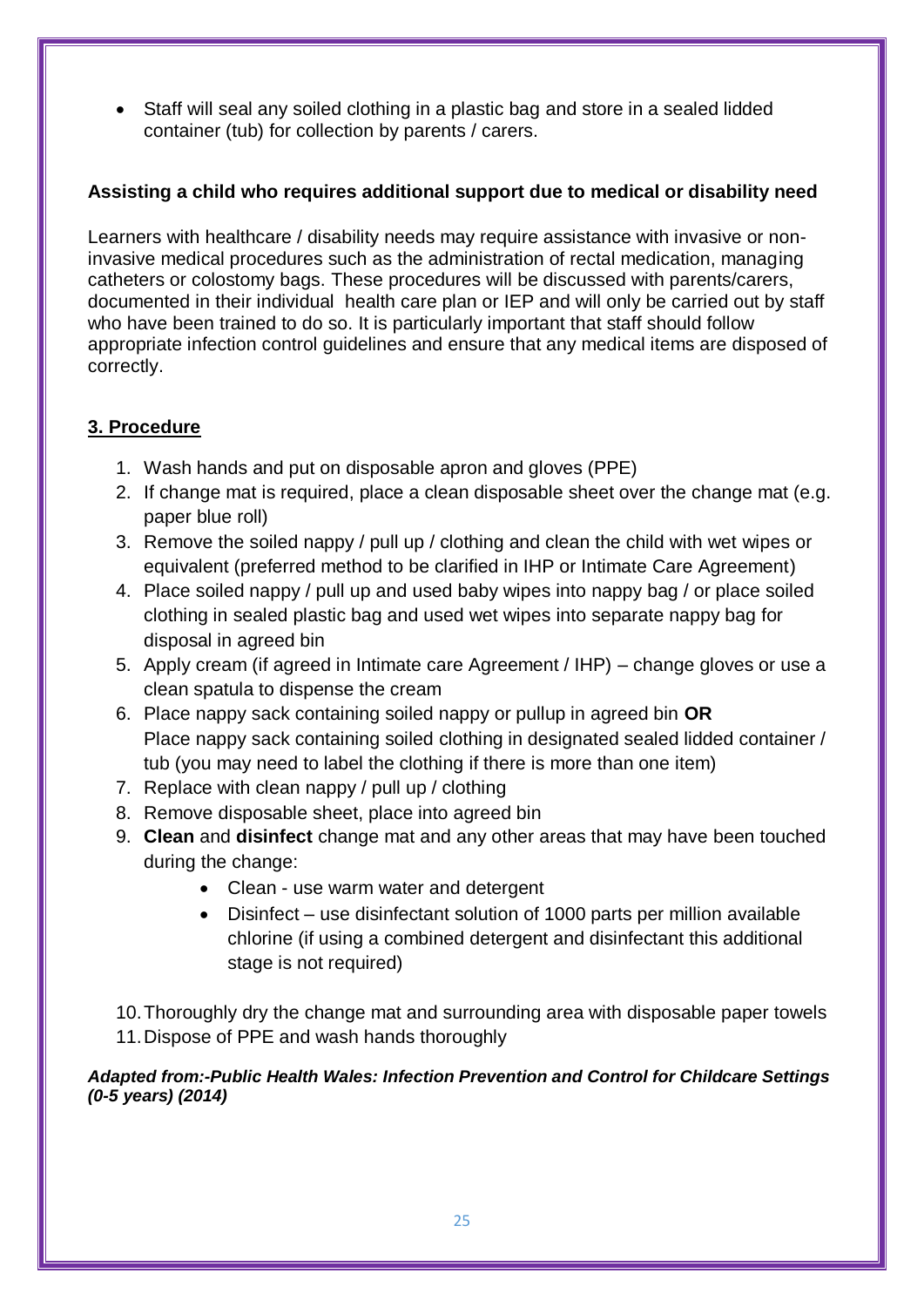## **Personal Protective Equipment (PPE)**

Health and Safety Legislation requires employers to ensure adequate provision of personal protective equipment (PPE) for staff. To provide clarity, the term PPE will be used to describe single-use, disposable gloves and disposable plastic aprons. PPE is required when carrying out tasks where contact with blood and/or other body fluids is anticipated. Contact can be through contaminated clothing, toys, equipment or surfaces.

## **Key Points**

Single-use, disposable gloves and disposable plastic aprons should be worn for tasks where there is a risk of contact with blood or other body fluids. They should:

- Comply with the European Community Standards (CE marked), to ensure they are fit for purpose
- Not be used for more than one individual
- Changed if undertaking one or more task with the same person.

Before putting on and taking off PPE hands must be thoroughly washed with liquid soap and hand-hot running water.

| Level of contact with blood and body<br>fluids                                                                            | <b>PPE</b> required                                                                                                    |
|---------------------------------------------------------------------------------------------------------------------------|------------------------------------------------------------------------------------------------------------------------|
| No contact anticipated (for example, social<br>contact)                                                                   | <b>None</b>                                                                                                            |
| Possible contact e.g. cleaning equipment                                                                                  | Household (marigolds) or disposable gloves<br>and plastic disposable apron                                             |
| Likely contact e.g. assisting toileting                                                                                   | disposable gloves and plastic disposable<br>apron                                                                      |
| Risk of splashing to face (for example, nose<br>bleeds, cleaning up spillages of body fluids e.g.<br>blood, vomit, urine) | disposable gloves and plastic disposable<br>apron consider eye and facial protection <i>i.e.</i><br>goggles /face mask |
| Cleaning up blood and bodily fluid spillages                                                                              | disposable gloves and disposable plastic<br>aprons<br>Blood present: disposable gloves                                 |
|                                                                                                                           |                                                                                                                        |

*Adapted from:-Public Health Wales: All Wales Infection Prevention and Control Guidance for Education Settings (2017)*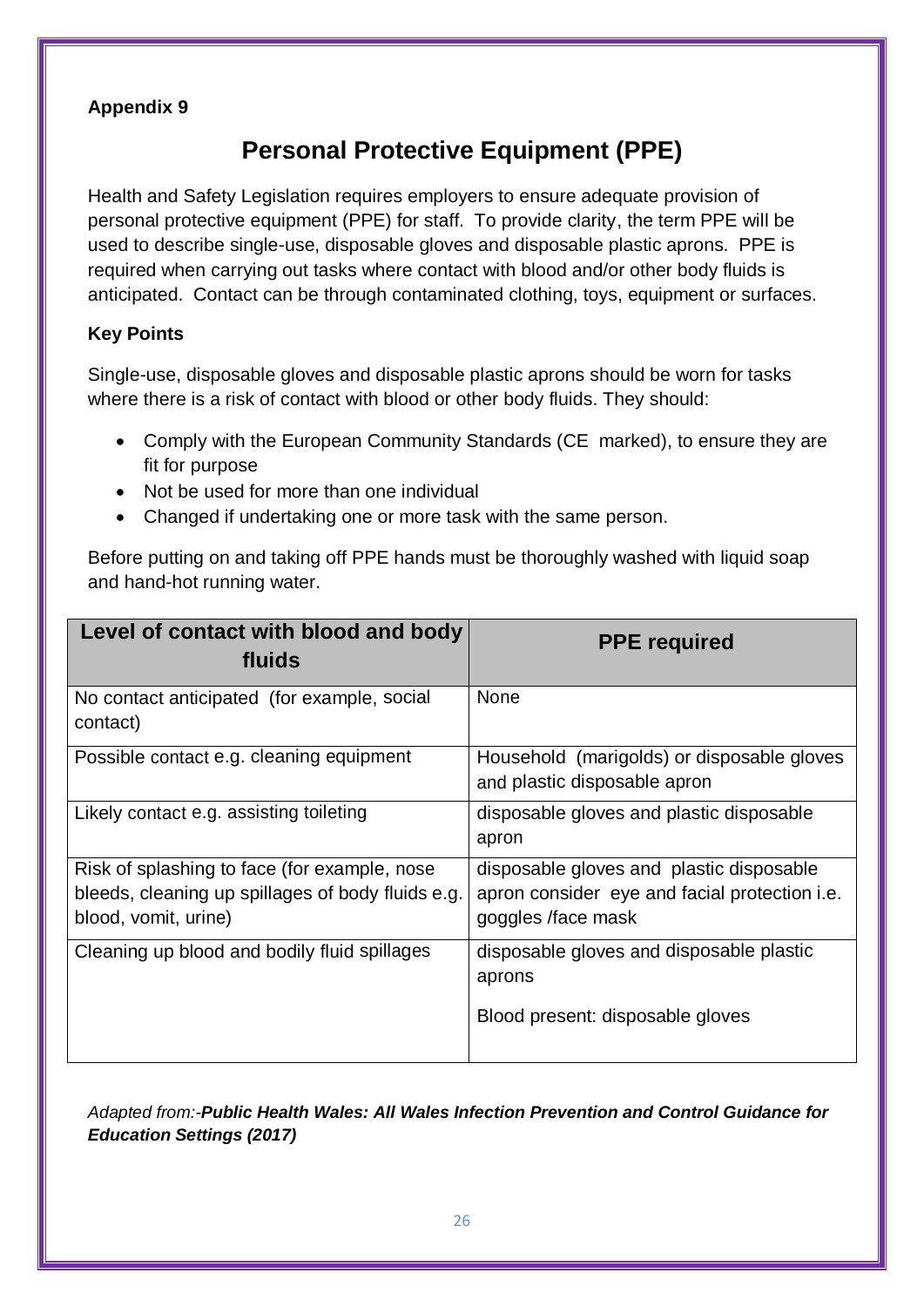## **Laundry**

Soiled clothing can potentially be sources of cross-infection. Appropriate handling of soiled clothing is an extremely important infection prevention and control measure. In the majority of education settings, laundry services will not be available and foul/ soiled linen should be handled appropriately:

- PPE (disposable gloves and disposable plastic aprons) should be worn at all times
- Hands should always be washed after handling foul/ soiled clothing
- Foul/ soiled clothing should not be soaked, rinsed or sluiced by hand as the operator is at risk of inhaling fine contaminated aerosol droplets.
- Any solid waste (vomit, faeces etc.) should be carefully disposed of into the toilet, and the linen placed in a sealed water proof bag, and stored in a designated area (lidded container) to prevent cross infection, ready for collection.
- Ensure that learners and parents are informed of practice of sending soiled clothing home in sealed plastic bags.
- Ensure soiled clothing is not stored in communal areas.

## Adapted from: - **Public Health Wales: All Wales Infection Prevention and Control Guidance for Education Settings (2017)**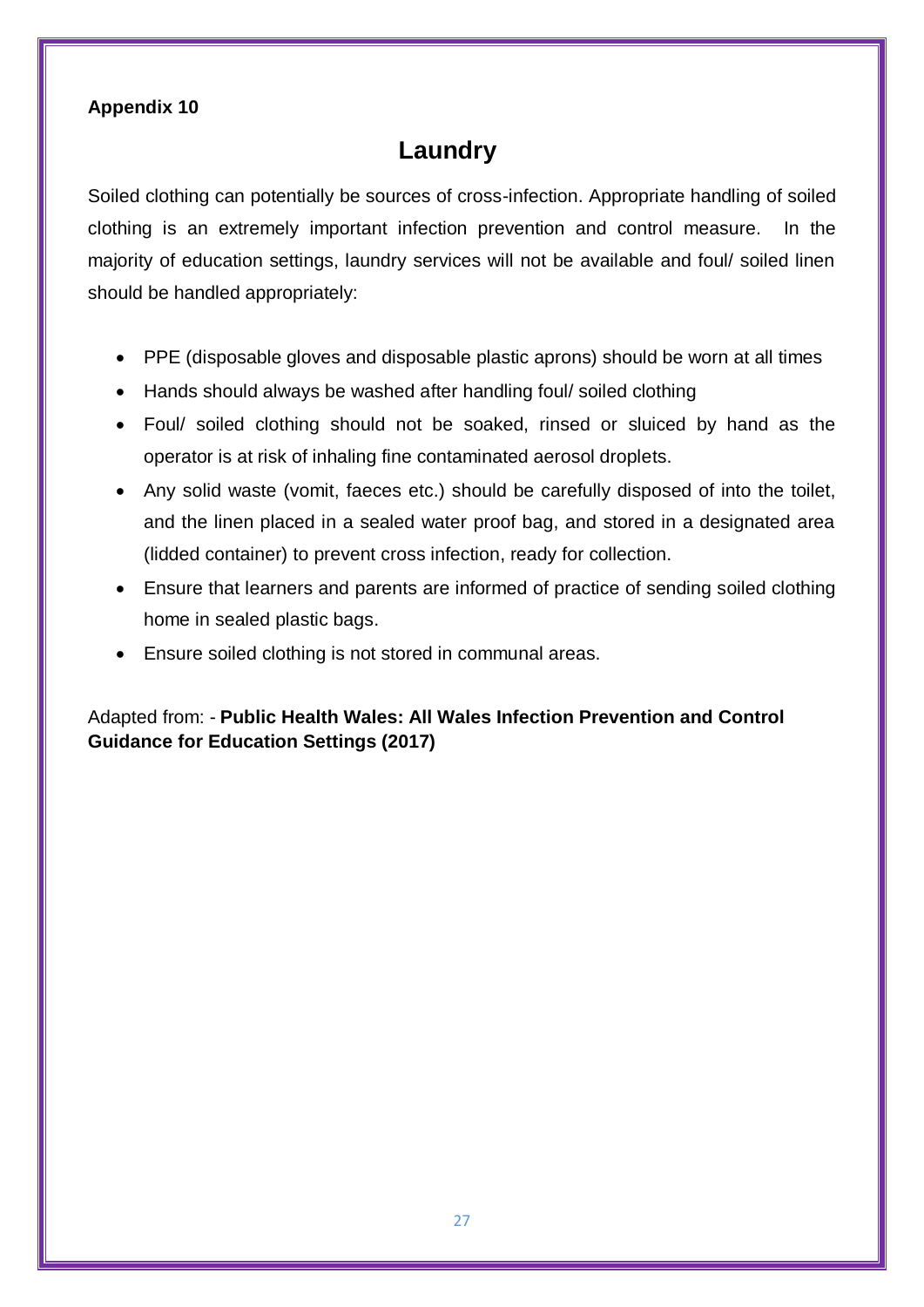## **Continence Pad Change Procedure**

## **1. Equipment required**

- Hand Wash basin hot and cold running water, liquid soap, disposable paper towels
- Waterproof change mat/changing area that is able to be decontaminated
- Disposable sheets for change mat/changing area
- Disposable plastic apron and disposable gloves
- Individuals own personal creams/pads/wipes
- Bags for soiled pads lidded
- Foot operated, lidded waste bin
- Disposable cloth
- Detergent
- Disinfectant (1000 parts per million available chlorine)
- Combined detergent and disinfectant acceptable in place of separate detergent and disinfectant

## **2. Procedure**

- 1. Wash hands and put on disposable plastic apron and disposable gloves
- 2. Place a clean disposable sheet over the change mat / area
- 3. Remove the soiled continence pad and clean the skin
- 4. Place soiled pad and wipes into plastic bag
- 5. Apply cream if needed change disposable gloves or use a clean spatula to dispense the cream
- 6. Place plastic bag into waste bin
- 7. Change pad
- 8. Remove disposable sheet, place into waste bin
- 9. **Clean** and **disinfect** change mat and any other areas that may have been touched during the procedure:
	- Clean use hand hot water and detergent
	- Disinfect use disinfectant solution of 1000 parts per million available chlorine (if using a combined detergent and disinfectant this additional stage is not required)
- 10.Thoroughly dry change mat and surrounding area/change area with disposable paper towels
- 11.Dispose of PPE and wash hands thoroughly
- 12.Clean and disinfect after each pad change even if there is no visible contamination.

## Adapted from: - **Public Health Wales: All Wales Infection Prevention and Control Guidance for Education Settings (2017)**